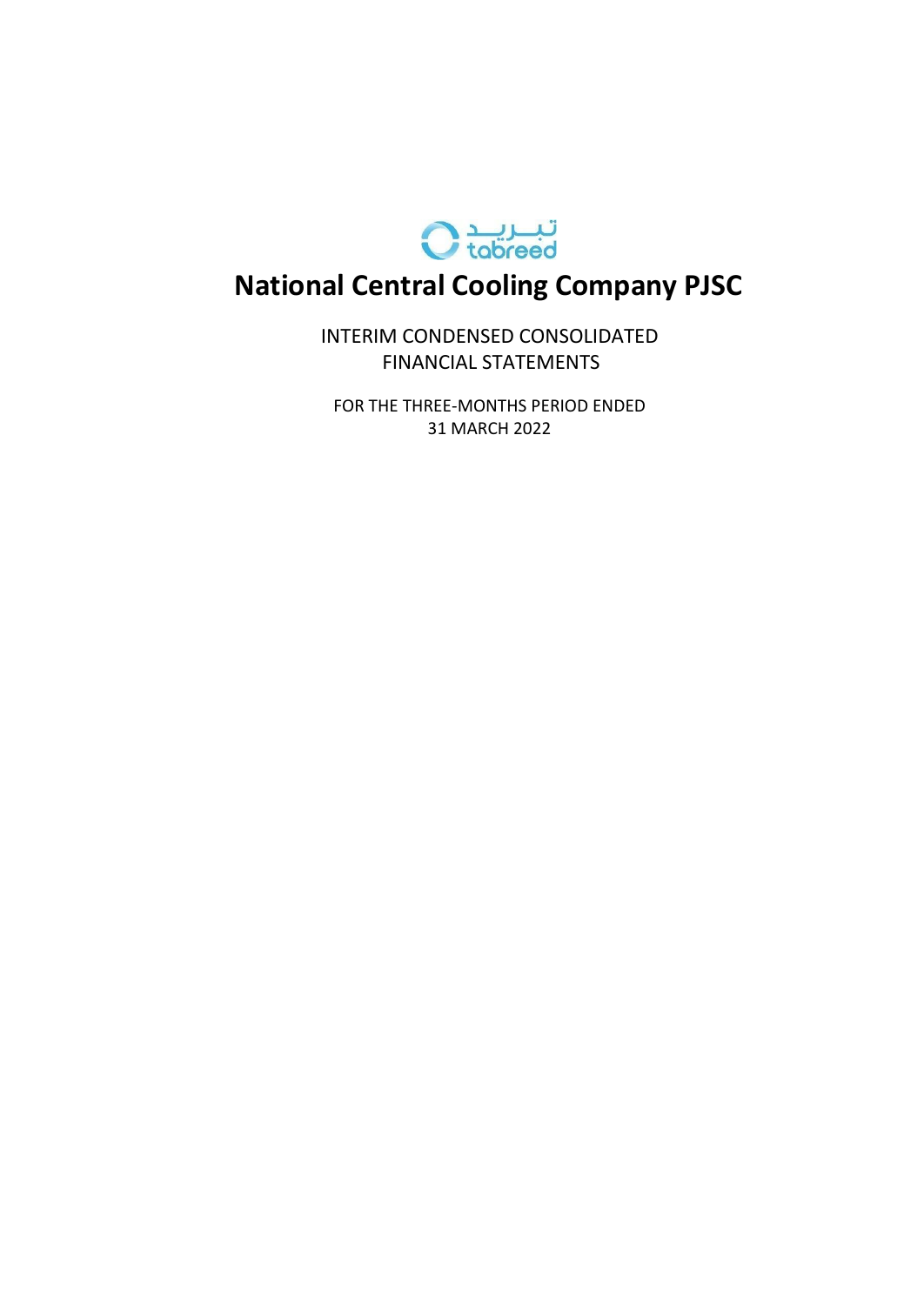

|                                                                      | Pages                   |
|----------------------------------------------------------------------|-------------------------|
| Review report on condensed consolidated interim financial statements | $\mathbf{1}$            |
| Condensed consolidated interim statement of profit or loss           | $\overline{2}$          |
| Condensed consolidated interim statement of comprehensive income     | $\overline{\mathbf{3}}$ |
| Condensed consolidated interim statement of financial position       | 4                       |
| Condensed consolidated interim statement of changes in equity        | 5                       |
| Condensed consolidated interim statement of cash flows               | 6                       |
| Notes to the interim condensed consolidated financial statements     | $7 - 19$                |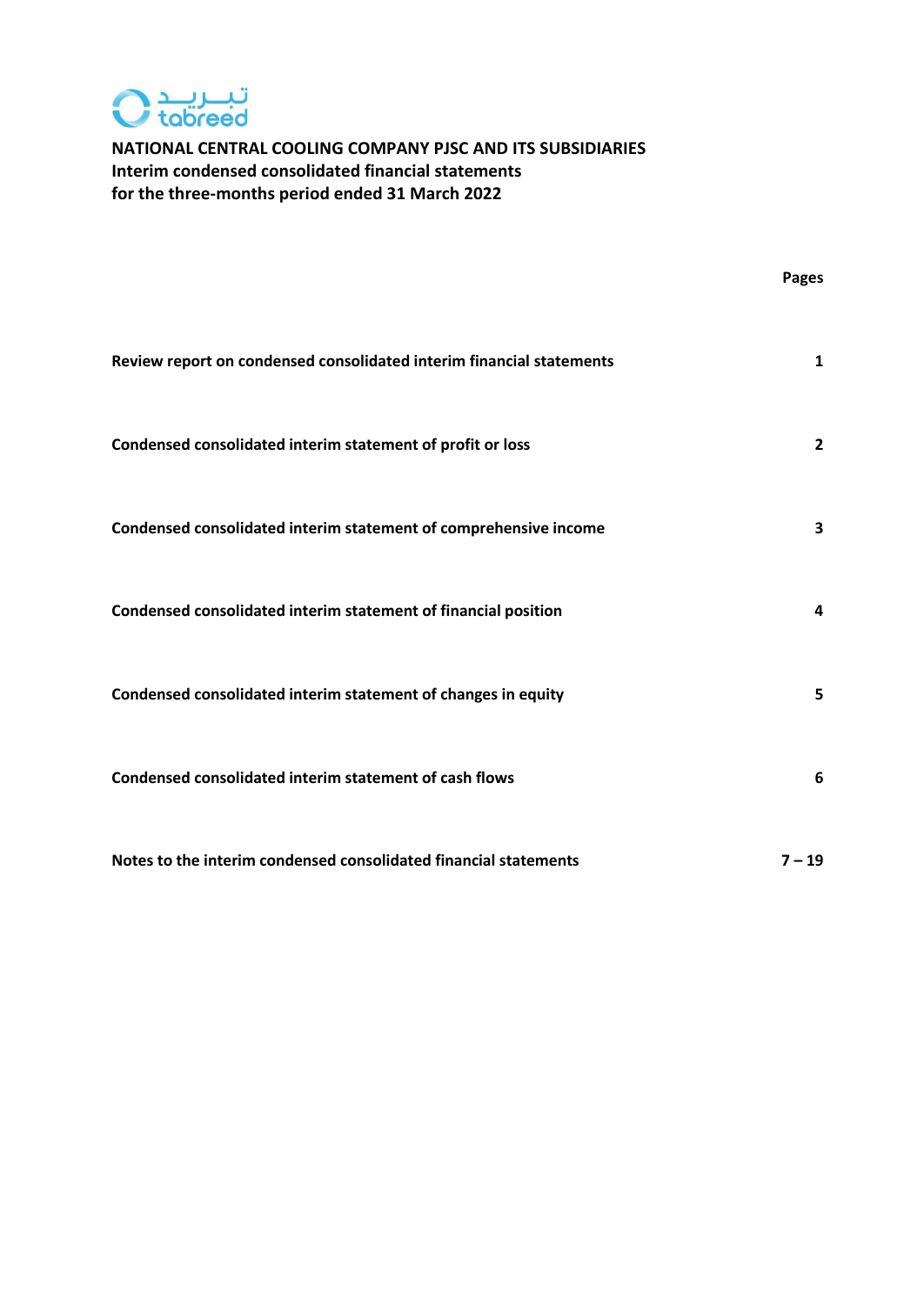

Ernst & Young Middle East (Abu Dhabi Branch) P.O. Box 136 27<sup>th</sup> Floor, Nation Tower 2 Abu Dhabi Corniche Abu Dhahi, United Arab Emirates Tel: +971 2 417 4400<br>Fax: +971 2 627 3383 abudhabi@ae.ey.com ev.com

#### REPORT ON REVIEW OF INTERIM CONDENSED CONSOLIDATED FINANCIAL STATEMENTS

#### TO THE BOARD OF DIRECTORS OF NATIONAL CENTRAL COOLING COMPANY PJSC.

#### Introduction

We have reviewed the accompanying interim condensed consolidated financial statements of National Central Cooling Company PJSC (the "Company") and its subsidiaries (together referred to as the "Group") as at 31 March 2022, comprising of the condensed consolidated interim statement of financial position as at 31 March 2022, and the related condensed consolidated interim statements of profit or loss, comprehensive income, changes in equity and cash flows for the three months period then ended and explanatory notes. Management is responsible for the preparation and fair presentation of these interim condensed consolidated financial statements in accordance with International Accounting Standard 34 Interim Financial Reporting ("IAS 34"). Our responsibility is to express a conclusion on these condensed consolidated interim financial statements based on our review.

#### Scope of review

We conducted our review in accordance with International Standard on Review Engagements 2410, "Review of Interim Financial Information Performed by the Independent Auditor of the Entity". A review of interim financial information consists of making inquiries, primarily of persons responsible for financial and accounting matters. and applying analytical and other review procedures. A review is substantially less in scope than an audit conducted in accordance with International Standards on Auditing and consequently does not enable us to obtain assurance that we would become aware of all significant matters that might be identified in an audit. Accordingly, we do not express an audit opinion.

#### Conclusion

Based on our review, nothing has come to our attention that causes us to believe that the accompanying interim condensed consolidated financial statements are not prepared, in all material respects in accordance with IAS 34, "Interim Financial Reporting".

#### Other matter

The consolidated financial statements of the Group for the year ended 31 December 2021 were audited by another auditor who expressed an unmodified opinion on those consolidated financial statements on 14 February 2022.

The interim condensed consolidated financial statements of the Group for the three months period ended 31 March 2021 were reviewed by another auditor who expressed an unmodified conclusion on those condensed consolidated interim financial statements on 6 May 2021.

Signed by: Raed Ahmad Partner Ernst & Young Registration No 811

11 May 2022 Abu Dhabi

A member firm of Ether & Young (Bisball Limited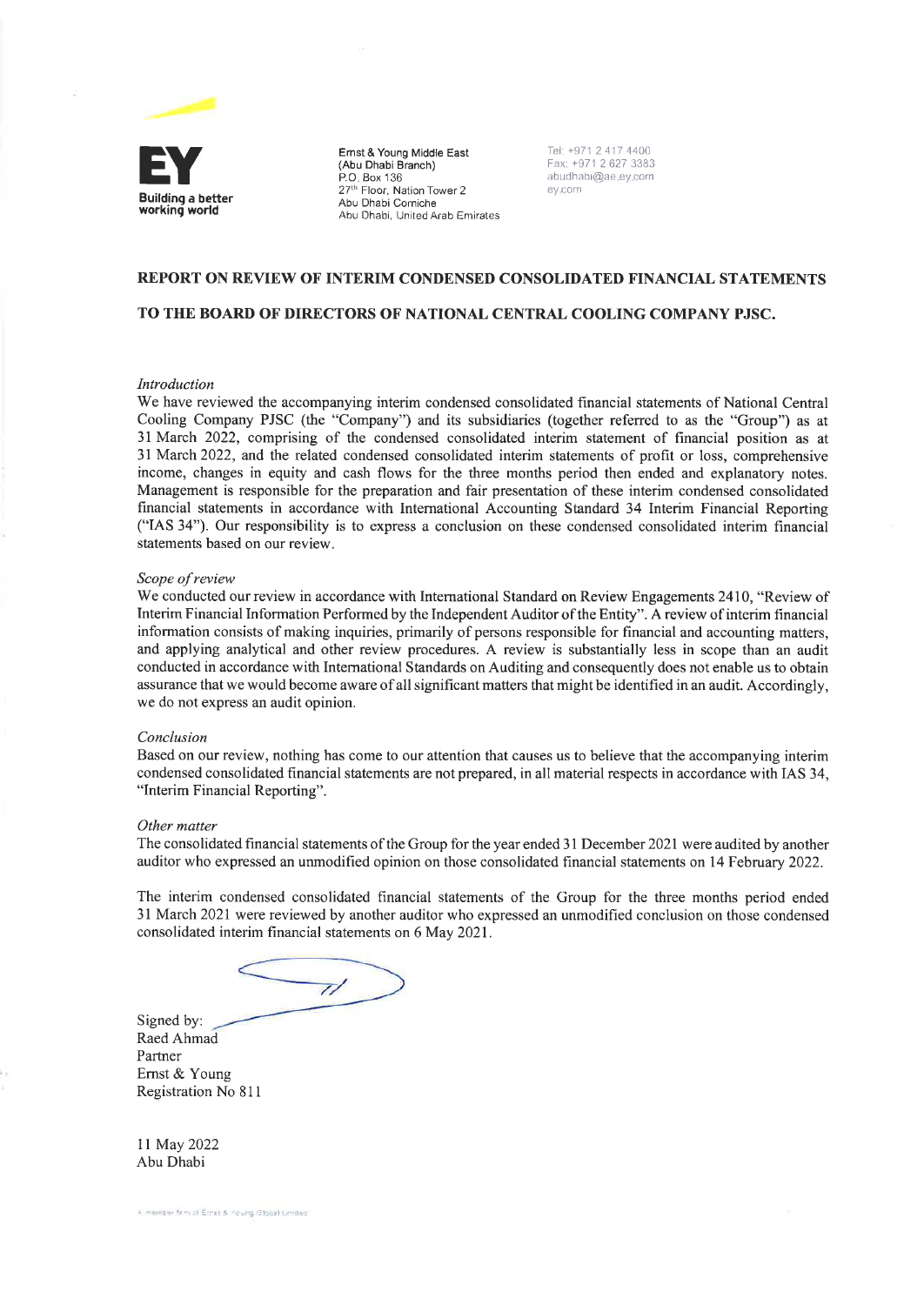

# **NATIONAL CENTRAL COOLING COMPANY PJSC AND ITS SUBSIDIARIES Interim condensed consolidated statement of profit or loss (unaudited) For the three-months period ended 31 March 2022**

|                                                                                                           | <b>Notes</b> | Three-months period ended<br>31 March |                 |  |
|-----------------------------------------------------------------------------------------------------------|--------------|---------------------------------------|-----------------|--|
|                                                                                                           |              | 2022<br><b>AED'000</b>                | 2021<br>AED'000 |  |
|                                                                                                           |              |                                       |                 |  |
| <b>Continuing operations</b><br>Revenue                                                                   | 5            | 419,929                               | 357,555         |  |
| Direct costs                                                                                              |              | (206, 159)                            | (169, 581)      |  |
| <b>Gross profit</b>                                                                                       |              | 213,770                               | 187,974         |  |
| Administrative and other expenses                                                                         |              | (60,090)                              | (53, 405)       |  |
| <b>Operating profit</b>                                                                                   |              | 153,680                               | 134,569         |  |
| Finance costs                                                                                             | 15           | (72, 481)                             | (62, 199)       |  |
| Finance income                                                                                            |              | 1,311                                 | 925             |  |
| Other gains and losses, net                                                                               |              | 306                                   | (2, 426)        |  |
| Share of results of associates and joint ventures, net                                                    |              | 10,505                                | 12,385          |  |
| <b>Profit from continuing operations</b>                                                                  |              | 93,321                                | 83,254          |  |
| Profit from discontinued operations                                                                       |              |                                       | 6,969           |  |
| Profit for the period                                                                                     |              | 93,321                                | 90,223          |  |
| <b>Attributable to:</b>                                                                                   |              |                                       |                 |  |
| Equity holders of the parent                                                                              |              |                                       |                 |  |
| Profit from continuing operations                                                                         |              | 88,211                                | 78,567          |  |
| Profit from discontinued operations                                                                       |              |                                       | 6,969           |  |
|                                                                                                           |              | 88,211                                | 85,536          |  |
| Non-controlling interests                                                                                 |              |                                       |                 |  |
| Profit from continuing operations                                                                         |              | 5,110                                 | 4,687           |  |
| Profit from discontinued operations                                                                       |              |                                       |                 |  |
|                                                                                                           |              | 5,110                                 | 4,687           |  |
|                                                                                                           |              | 93,321                                | 90,223          |  |
| Basic and diluted earnings per share from continuing                                                      |              |                                       |                 |  |
| operations attributable to ordinary equity holders of the                                                 |              |                                       |                 |  |
| parent (AED)                                                                                              |              | 0.031                                 | 0.028           |  |
| Basic and diluted earnings per share from discontinued                                                    |              |                                       |                 |  |
| operations attributable to ordinary equity holders of the                                                 |              |                                       |                 |  |
| parent (AED)                                                                                              |              |                                       | 0.002           |  |
| Total basic and diluted earnings per share attributable to<br>ordinary equity holders of the parent (AED) | 7            | 0.031                                 | 0.030           |  |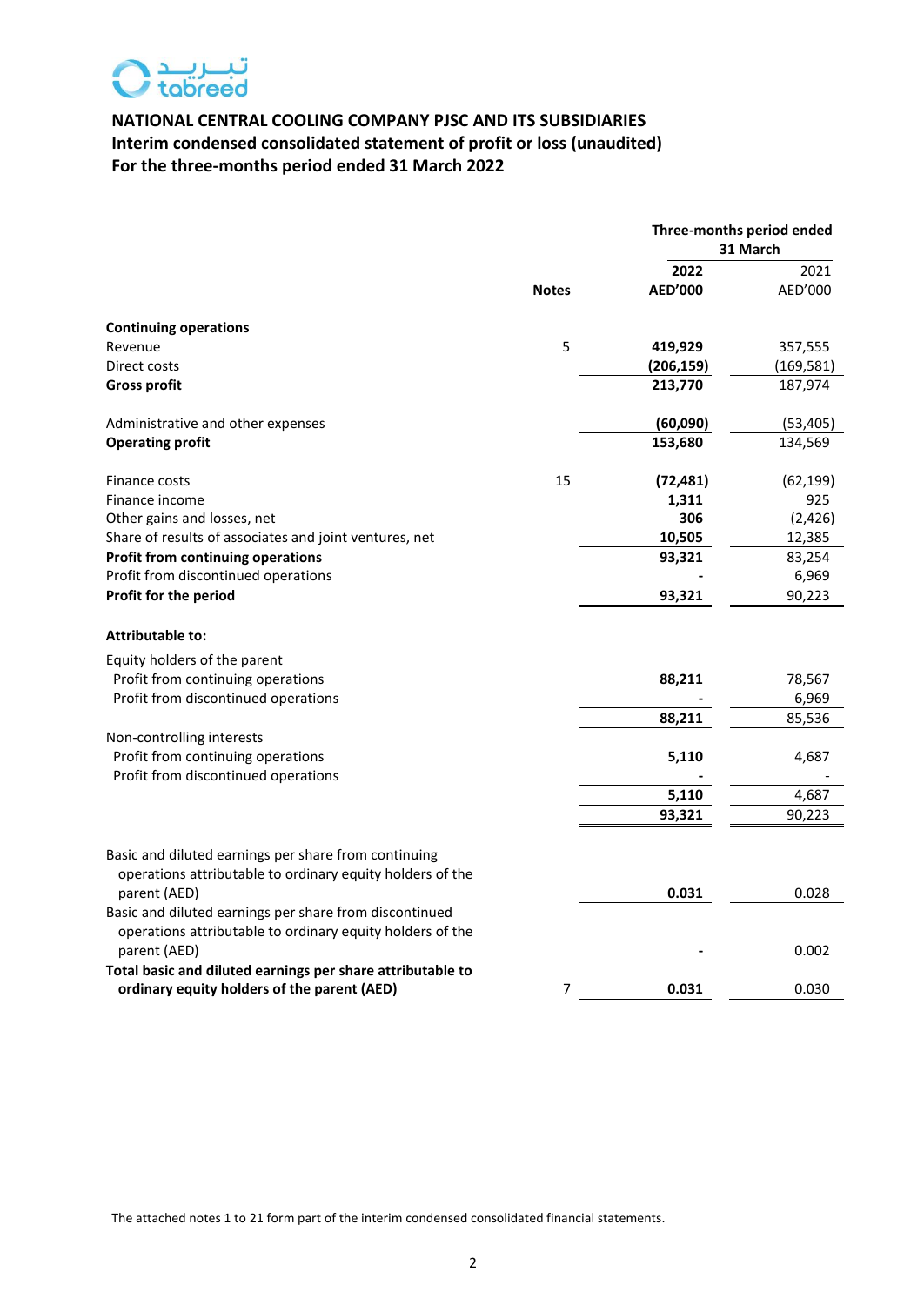

# **NATIONAL CENTRAL COOLING COMPANY PJSC AND ITS SUBSIDIARIES Interim condensed consolidated statement of comprehensive income (unaudited) For the three-months period ended 31 March 2022**

|                                                                           | Three-months period ended<br>31 March |         |  |
|---------------------------------------------------------------------------|---------------------------------------|---------|--|
|                                                                           | 2022                                  | 2021    |  |
|                                                                           | <b>AED'000</b>                        | AED'000 |  |
| Profit for the period                                                     | 93,321                                | 90,223  |  |
| Other comprehensive income                                                |                                       |         |  |
| Items that may be reclassified subsequently to profit or loss:            |                                       |         |  |
| Exchange difference on translation of foreign operations                  | 1,107                                 |         |  |
| Net movement in fair value of derivatives in cash flow hedges             | 147,818                               | 38,826  |  |
| Share of changes in fair value of derivatives of an associate and a joint |                                       |         |  |
| venture in cash flow hedges                                               | 6,940                                 | 25,174  |  |
| Total other comprehensive income for the period                           | 155,865                               | 64,000  |  |
| Total comprehensive income for the period                                 | 249,186                               | 154,223 |  |
| <b>Attributable to:</b>                                                   |                                       |         |  |
| Equity holders of the parent                                              |                                       |         |  |
| Total comprehensive income from continuing operations                     | 244,076                               | 142,567 |  |
| Total comprehensive income from discontinued operations                   |                                       | 6,969   |  |
|                                                                           | 244,076                               | 149,536 |  |
| Non-controlling interest                                                  |                                       |         |  |
| Total comprehensive income from continuing operations                     | 5,110                                 | 4,687   |  |
| Total comprehensive income from discontinued operations                   |                                       |         |  |
|                                                                           | 5,110                                 | 4,687   |  |
|                                                                           | 249,186                               | 154,223 |  |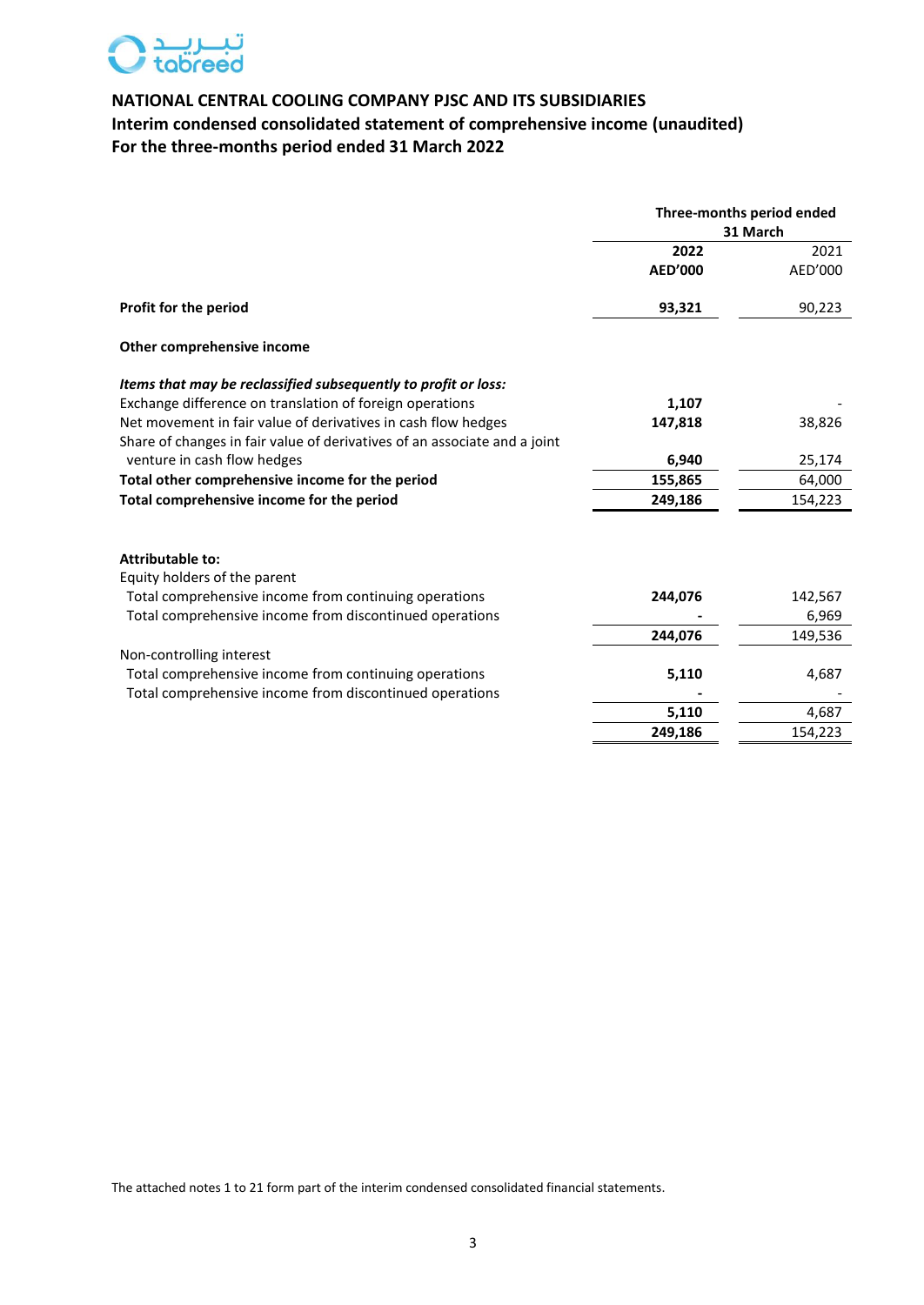

# NATIONAL CENTRAL COOLING COMPANY PJSC AND ITS SUBSIDIARIES Interim condensed consolidated statement of financial position As at 31 March 2022

|                                                         |                                | As at           |                         |
|---------------------------------------------------------|--------------------------------|-----------------|-------------------------|
|                                                         |                                | 31 March 2022   | 31 December 2021        |
|                                                         |                                | (Unaudited)     | (Audited)               |
| <b>ASSETS</b>                                           | <b>Notes</b>                   | <b>AED '000</b> | AED '000                |
| Non-current assets                                      |                                |                 |                         |
| Property, plant and equipment                           | 9                              | 4,831,287       | 4,812,702               |
| Capital work in progress                                |                                | 168,121         | 201,656                 |
| Right-of-use assets                                     |                                | 204,679         | 210,331                 |
| Intangible assets                                       |                                | 4,257,285       | 4,284,452               |
| Investments in associates and joint ventures            |                                | 388,636         | 372,790                 |
| Finance lease receivables                               | 10                             | 2,663,001       | 2,688,690               |
|                                                         |                                | 12,513,009      | 12,570,621              |
| <b>Current assets</b>                                   |                                |                 |                         |
| Inventories                                             |                                | 52,807          | 50,838                  |
| Trade and other receivables                             |                                | 728,848         | 691,007                 |
| Finance lease receivables                               | 10                             | 321,707         | 323,588                 |
| Cash and bank balances                                  | 11                             | 1,479,013       | 1,197,273               |
|                                                         |                                | 2,582,375       | 2,262,706               |
|                                                         |                                |                 |                         |
| <b>Total assets</b>                                     |                                | 15,095,384      | 14,833,327              |
|                                                         |                                |                 |                         |
| <b>EQUITY AND LIABILITIES</b>                           |                                |                 |                         |
| Equity                                                  |                                |                 |                         |
| Issued share capital                                    |                                | 2,845,261       | 2,775,874               |
| Treasury shares                                         |                                | (3, 296)        | (3,215)                 |
| Statutory reserve                                       |                                | 456,648         | 456,648                 |
| <b>Retained earnings</b>                                |                                | 2,312,704       | 2,460,147               |
| Foreign currency translation reserve                    |                                | 3,828           | 2,721                   |
| Cumulative changes in fair value of                     |                                |                 |                         |
| derivatives in cash flow hedges                         |                                | 208,728         | 53,970                  |
| Equity attributable to the equity holders of the parent |                                | 5,823,873       | 5,746,145               |
| Non-controlling interests                               |                                | 675,361         | 700,251                 |
| <b>Total equity</b>                                     |                                | 6,499,234       | 6,446,396               |
|                                                         |                                |                 |                         |
| <b>Liabilities</b>                                      |                                |                 |                         |
| <b>Non-current liabilities</b>                          |                                |                 |                         |
| Trade and other payables                                |                                | 218,559         | 215,059                 |
| Interest bearing loans and borrowings                   | 12                             | 2,489,203       | 2,495,034               |
| Islamic financing arrangement                           | 13                             | 934,261         | 932,994                 |
| Non-convertible Bonds and Sukuk                         | 14                             | 3,644,369       | 3,643,080               |
| Lease liabilities                                       |                                | 191,499         | 200,579                 |
| Employees' end of service benefits                      |                                | 42,950          | 41,291                  |
|                                                         |                                | 7,520,841       | 7,528,037               |
| <b>Current liabilities</b>                              |                                |                 |                         |
| Trade and other payables                                |                                | 985,141         | 768,777                 |
| Interest bearing loans and borrowings                   | 12                             | 34,081          | 35,014                  |
| Islamic financing arrangement                           | 13                             | 8,418           | 8,418                   |
| Lease liabilities                                       |                                | 47,669          | 46,685                  |
|                                                         |                                | 1,075,309       | 858,894                 |
| <b>Total liabilities</b>                                |                                | 8,596,150       | 8,386,931               |
| <b>Total equity and liabilities</b>                     |                                | 15,095,384      | 14,833,327              |
|                                                         |                                |                 |                         |
|                                                         |                                |                 |                         |
|                                                         |                                |                 |                         |
| Khaled Abdulla Al Qubaisi                               | Khalid Abdulla Al Marzooqi     |                 | Adel AlWahedi           |
| Chairman                                                | <b>Chief Executive Officer</b> |                 | Chief Financial Officer |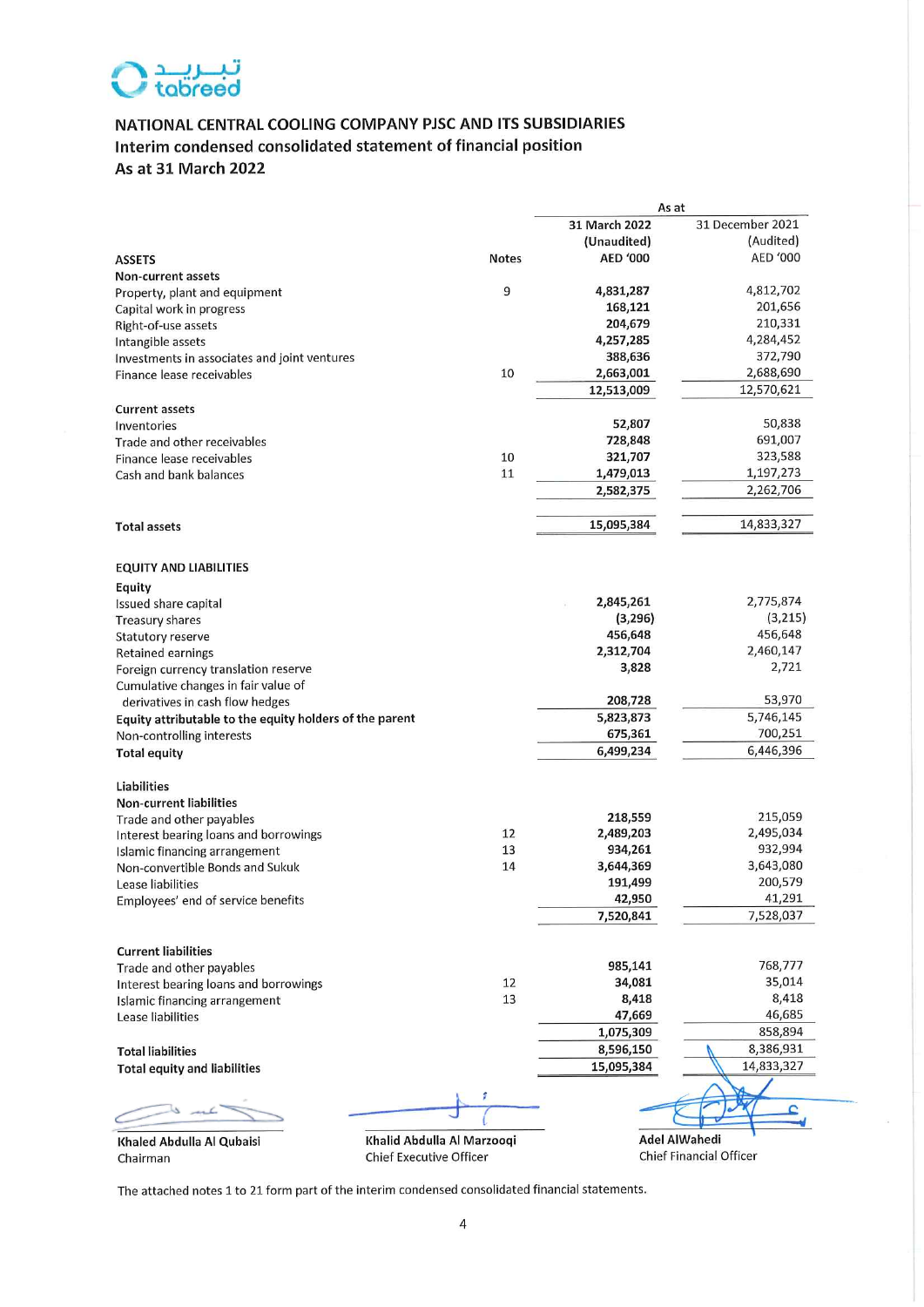# تبــريــد<br>tabreed

# **NATIONAL CENTRAL COOLING COMPANY PJSC AND ITS SUBSIDIARIES Interim condensed consolidated statement of changes in equity For the three-months period ended 31 March 2022**

|                                                                                                      | Attributable to equity holders of the parent |                                       |                                         |                                         |                                                           |                                                                             |                          |                                                               |                                 |
|------------------------------------------------------------------------------------------------------|----------------------------------------------|---------------------------------------|-----------------------------------------|-----------------------------------------|-----------------------------------------------------------|-----------------------------------------------------------------------------|--------------------------|---------------------------------------------------------------|---------------------------------|
|                                                                                                      | Issued<br>capital<br><b>AED '000</b>         | <b>Treasury</b><br>shares<br>AED '000 | <b>Statutory</b><br>reserve<br>AED '000 | <b>Retained</b><br>earnings<br>AED '000 | Foreign<br>currency<br>translation<br>reserve<br>AED '000 | <b>Cumulative</b><br>changes<br>in fair value of<br>derivatives<br>AED '000 | <b>Total</b><br>AED '000 | $Non -$<br>controlling<br><b>interests</b><br><b>AED '000</b> | <b>Total equity</b><br>AED '000 |
| Balance at 1 January 2021 (audited)                                                                  | 2,715,529                                    | (2,016)                               | 413,020                                 | 2,133,906                               | (1,480)                                                   | (94, 078)                                                                   | 5,164,881                | 710,289                                                       | 5,875,170                       |
| Profit for the period                                                                                |                                              |                                       |                                         | 85,536                                  |                                                           |                                                                             | 85,536                   | 4,687                                                         | 90,223                          |
| Other comprehensive income for the period                                                            |                                              |                                       |                                         |                                         |                                                           | 64,000                                                                      | 64,000                   |                                                               | 64,000                          |
| Total comprehensive income for the period                                                            |                                              |                                       |                                         | 85,536                                  | $\sim$                                                    | 64,000                                                                      | 149,536                  | 4,687                                                         | 154,223                         |
| Dividend payable to<br>ordinary shareholders (note 18)<br>Dividend paid to non-controlling interests |                                              |                                       |                                         | (156, 141)                              |                                                           |                                                                             | (156, 141)               | (20, 638)                                                     | (156, 141)<br>(20, 638)         |
| Balance at 31 March 2021 (unaudited)                                                                 | 2,715,529                                    | (2,016)                               | 413,020                                 | 2,063,301                               | (1,480)                                                   | (30,078)                                                                    | 5,158,276                | 694,338                                                       | 5,852,614                       |
| Balance at 1 January 2022 (audited)                                                                  | 2,775,874                                    | (3,215)                               | 456,648                                 | 2,460,147                               | 2,721                                                     | 53,970                                                                      | 5,746,145                | 700,251                                                       | 6,446,396                       |
| Profit for the period<br>Other comprehensive income for the period                                   |                                              |                                       |                                         | 88,211                                  | 1,107                                                     | 154,758                                                                     | 88,211<br>155,865        | 5,110                                                         | 93,321<br>155,865               |
| Total comprehensive income for the period                                                            |                                              |                                       |                                         | 88,211                                  | 1,107                                                     | 154,758                                                                     | 244,076                  |                                                               | 249,186                         |
| Dividend payable to                                                                                  |                                              |                                       |                                         |                                         |                                                           |                                                                             |                          | 5,110                                                         |                                 |
| ordinary shareholders (note 18)                                                                      |                                              |                                       | $\overline{\phantom{a}}$                | (166, 348)                              |                                                           |                                                                             | (166, 348)               |                                                               | (166, 348)                      |
| <b>Bonus Share</b>                                                                                   | 69,387                                       | (81)                                  |                                         | (69, 306)                               |                                                           |                                                                             |                          |                                                               |                                 |
| Dividend paid to non-controlling interests                                                           |                                              |                                       |                                         |                                         |                                                           |                                                                             |                          | (30,000)                                                      | (30,000)                        |
| Balance at 31 March 2022 (unaudited)                                                                 | 2,845,261                                    | (3, 296)                              | 456,648                                 | 2,312,704                               | 3,828                                                     | 208,728                                                                     | 5,823,873                | 675,361                                                       | 6,499,234                       |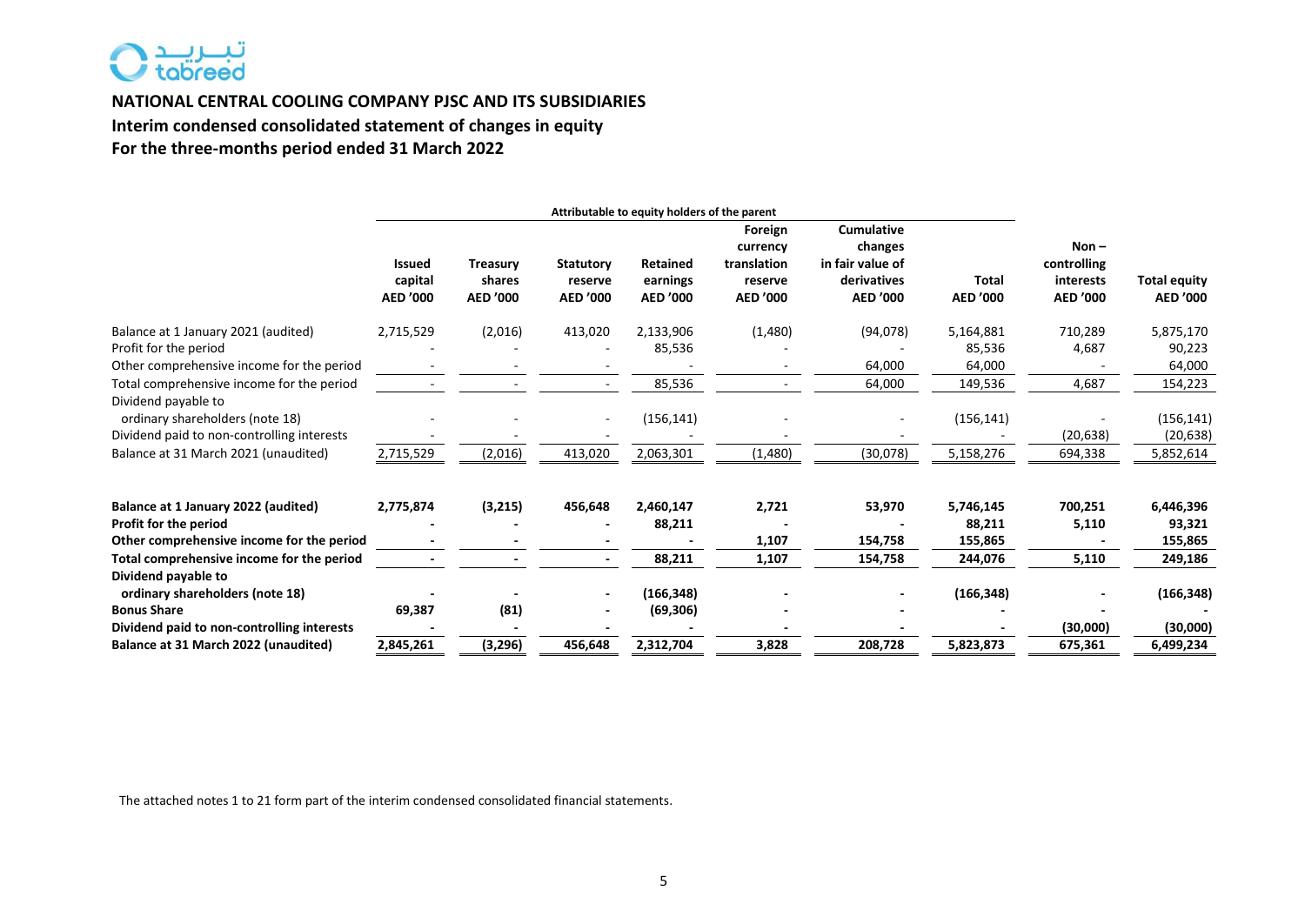

# **NATIONAL CENTRAL COOLING COMPANY PJSC AND ITS SUBSIDIARIES Interim condensed consolidated statement of cash flows (unaudited) For the three-months period ended 31 March 2022**

|                                                              |             | Three-months period ended<br>31 March |                  |  |
|--------------------------------------------------------------|-------------|---------------------------------------|------------------|--|
|                                                              |             |                                       |                  |  |
|                                                              | <b>Note</b> | 2022<br><b>AED '000</b>               | 2021<br>AED '000 |  |
| <b>Operating activities</b>                                  |             |                                       |                  |  |
| Profit from continuing operations                            |             | 93,321                                | 83,254           |  |
| Profit from discontinued operations                          |             |                                       | 6,969            |  |
| Profit for the period including discontinued operations      |             | 93,321                                | 90,223           |  |
| Non-cash adjustments:                                        |             |                                       |                  |  |
| Depreciation of property, plant and equipment                | 9           | 49,377                                | 44,041           |  |
| Depreciation of right-of-use assets                          |             | 5,801                                 | 5,689            |  |
| Amortisation of intangible assets                            |             | 27,167                                | 13,096           |  |
| Finance lease income                                         | 10          | (56, 661)                             | (47, 748)        |  |
| Share of results of associates and joint ventures including, |             |                                       |                  |  |
| discontinued operations, net                                 |             | (10, 505)                             | (19, 354)        |  |
| Provision for employees' end of service benefits             |             | 3,432                                 | 1,441            |  |
| Finance income                                               |             | (1, 311)                              | (925)            |  |
| Finance costs                                                | 15          | 72,481                                | 62,199           |  |
| Other gains and losses                                       |             | (306)                                 | 2,426            |  |
| Operating cash flows before changes in working capital       |             | 182,796                               | 151,088          |  |
| Working capital changes:                                     |             |                                       |                  |  |
| Inventories                                                  |             | (1,969)                               | (2,959)          |  |
| Trade and other receivables                                  |             | 93,322                                | (6, 157)         |  |
| Trade and other payables                                     |             | 34,553                                | (48, 945)        |  |
| Net cashflows from operation                                 |             | 308,702                               | 93,027           |  |
| Lease rentals received                                       | 10          | 84,231                                | 77,176           |  |
| Employees' end of service benefits paid                      |             | (1,773)                               | (860)            |  |
| Net cash flows generated from operating activities           |             | 391,160                               | 169,343          |  |
| <b>Investing activities</b>                                  |             |                                       |                  |  |
| Term deposits with original maturity of more than 3 months   |             |                                       | (50,000)         |  |
| Purchase of property, plant and equipment                    | 9           | (2,614)                               | (5,482)          |  |
| Payments for capital work in progress                        |             | (30, 730)                             | (40, 300)        |  |
| Dividends from associates and joint ventures                 |             |                                       | 5,751            |  |
| Finance income received                                      |             | 1,738                                 | 1,465            |  |
| Net cash paid on acquisition of subsidiaries                 | 8           |                                       | (641, 328)       |  |
| Net cash flows used in investing activities                  |             | (31,606)                              | (729, 894)       |  |
| <b>Financing activities</b>                                  |             |                                       |                  |  |
| Interest bearing loans and borrowings repaid                 |             | (9, 456)                              | (6,985)          |  |
| Principal portion of lease payments                          |             | (11, 391)                             | (13, 319)        |  |
| Finance costs paid                                           |             | (26, 967)                             | (16, 569)        |  |
| Dividends paid to non-controlling interests                  |             | (30,000)                              | (20, 638)        |  |
| Net cash flows used in financing activities                  |             | (77, 814)                             | (57, 511)        |  |
| Net increase (decrease) in cash and cash equivalents         |             | 281,740                               | (618,062)        |  |
| Cash and cash equivalents at 1 January                       |             | 1,197,273                             | 1,312,894        |  |
| Cash and cash equivalents at 31 March                        | 11          | 1,479,013                             | 694,832          |  |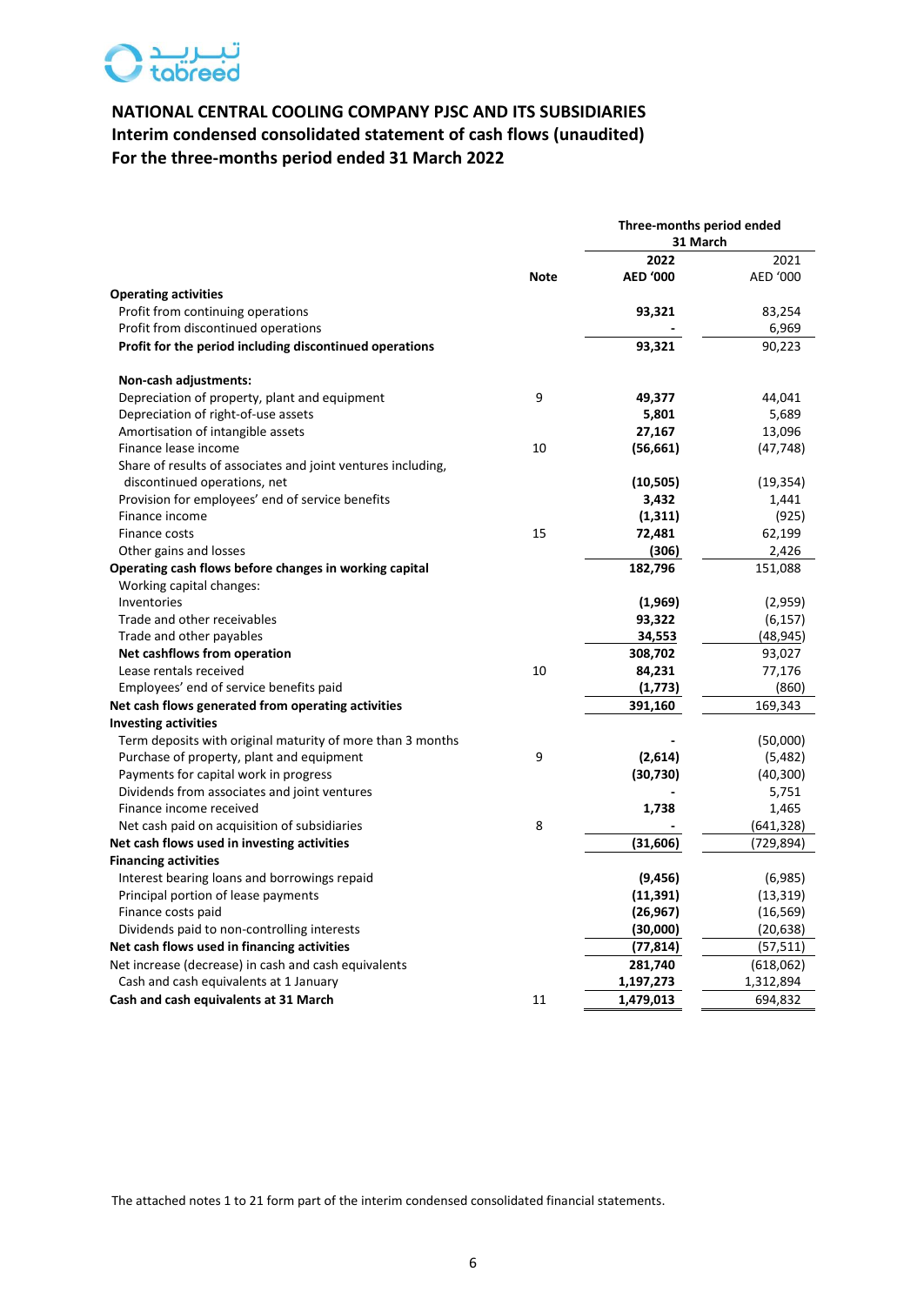

## **1 GENERAL INFORMATION**

National Central Cooling Company PJSC ("Tabreed" or the "Company") is registered in the United Arab Emirates as a Public Joint Stock Company pursuant to the UAE Federal Law No. (2) of 2015 (as amended) and is listed on the Dubai Financial Market. The Company's registered office is located at P.O. Box 32444, Dubai, United Arab Emirates.

These interim condensed consolidated financial statementsinclude the results of operations and financial position of the Company and its subsidiaries (together referred to as the "Group").

The principal activities of the Group are supply of chilled water, operation and maintenance of plants, construction of secondary networks, manufacturing of pre-insulated pipes and design and supervision consultancy.

The Group's non-convertible bonds and sukuk are listed in the London Stock Exchange (note 14).

### **2 BASIS OF PREPARATION**

The interim condensed consolidated financial statements of the Group are prepared in accordance with International Accounting Standard 34, Interim Financial Reporting.

The interim condensed consolidated financial statements are prepared under the historical cost basis, except for derivative financial instruments which are measured at fair value.

The interim condensed consolidated financial statements have been presented in United Arab Emirates Dirhams (AED), which is the presentation currency of the Group and the functional currency of the Company. All values are rounded to the nearest thousand (AED '000) except otherwise indicated.

The interim condensed consolidated financial statements do not include all information and disclosures required in the annual consolidated financial statements prepared in accordance with International Financial Reporting Standards and should be read in conjunction with the Group's annual consolidated financial statements for the year ended 31 December 2021. In addition, results for the three-months period ended 31 March 2022 are not necessarily indicative of the results that may be expected for the financial year ending 31 December 2022.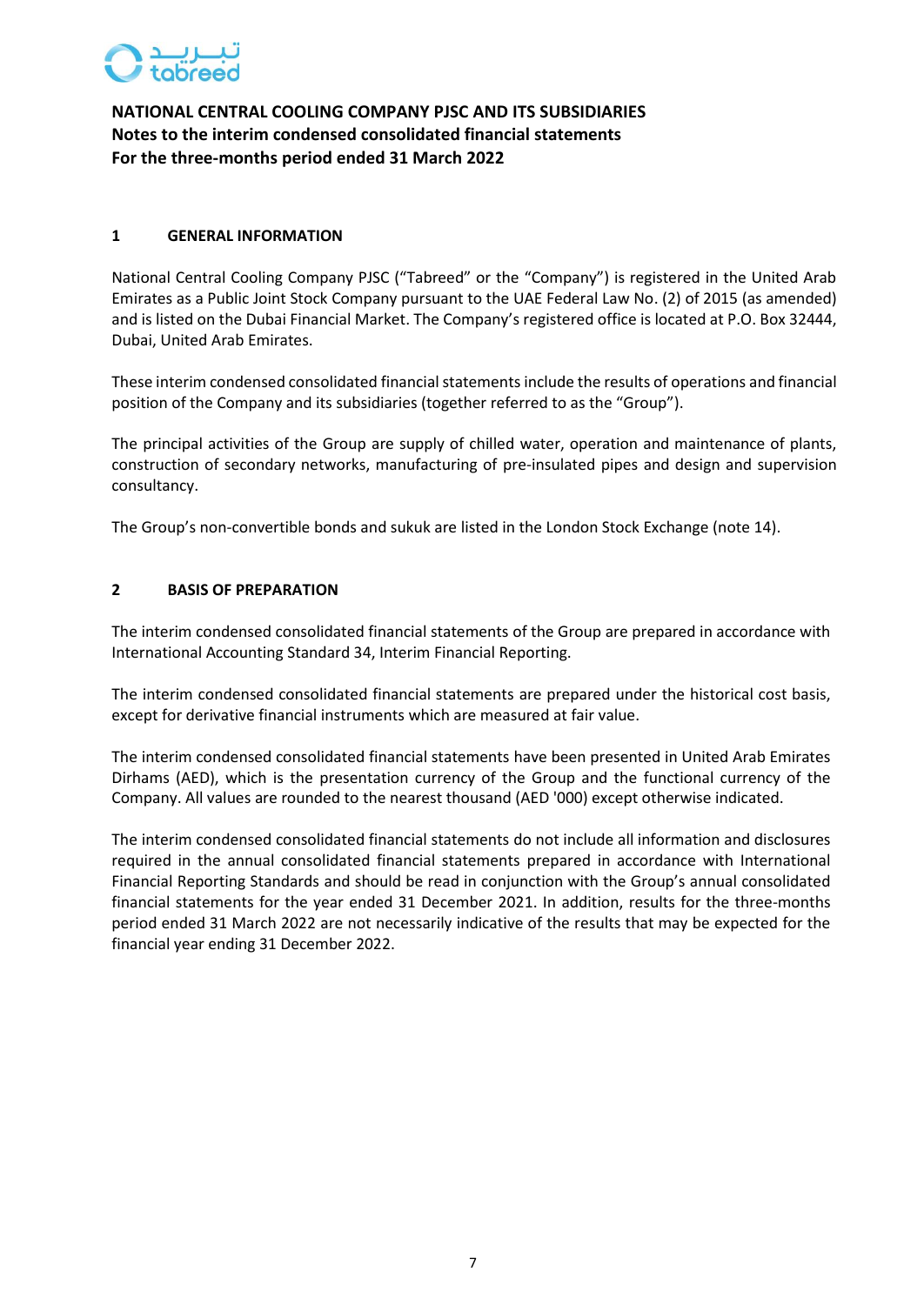

# **3 SUMMARY OF SIGNIFICANT ACCOUNTING POLICIES**

# **3.1 New standards, interpretations and amendments adopted by the Group**

The accounting policies adopted in the preparation of the interim condensed consolidated financial statements are the same as those applied by the Group in its consolidated financial statements as at and for the year ended 31 December 2021, except for the adoption of the following new standards, interpretations and amendments effective as of 1 January 2022. The Group has not early adopted any other standard, interpretation or amendment that has been issued but is not yet effective.

- IFRS 1 First-time Adoption of International Financial Reporting Standards Subsidiary as a firsttime adopter
- IFRS 9 Financial Instruments Fees in the '10 per cent' test for derecognition of financial liabilities
- IAS 41 Agriculture Taxation in fair value measurements
- Amendments to IAS 37 Onerous Contracts Costs of Fulfilling a Contract
- Amendments to IFRS 3 Reference to the Conceptual Framework
- Amendments to IAS 16 Property, Plant and Equipment: Proceeds before Intended Use

These amendments had no impact on the interim condensed consolidated financial statements of the Group. The Group intends to use the practical expedients in future periods if they become applicable.

# **3.2 Standards issued but not yet effective**

The standards and interpretations that are issued, but not yet effective, up to the date of issuance of the Group's interim condensed consolidated financial statements are disclosed below. The Group intends to adopt these standards, if applicable, when they become effective:

- IFRS 17 Insurance Contracts
- Classification of Liabilities as Current or Non-current Amendments to IAS 1
- Definition of Accounting Estimates Amendments to IAS 8
- Disclosure of Accounting Policies Amendments to IAS 1 and IFRS Practice Statement 2

The Group is currently assessing the impact of these standards, and amendments on the future consolidated financial statements of the Group and intends to adopt these, if applicable, when they become effective.

# **4 CRITICAL ACCOUNTING JUDGEMENTS AND KEY SOURCES OF ESTIMATION UNCERTAINTY**

The preparation of condensed consolidated interim financial information requires management to make judgements, estimates and assumptions that affect the application of accounting policies and reported amounts of assets and liabilities, income and expense. Actual results may differ from these estimates.

In preparing these interim condensed consolidated financial statements, the significant judgments made by management in applying the Group's accounting policies and the key sources of estimation uncertainty were the same as those applied to the consolidated financial statements for the year ended 31 December 2021.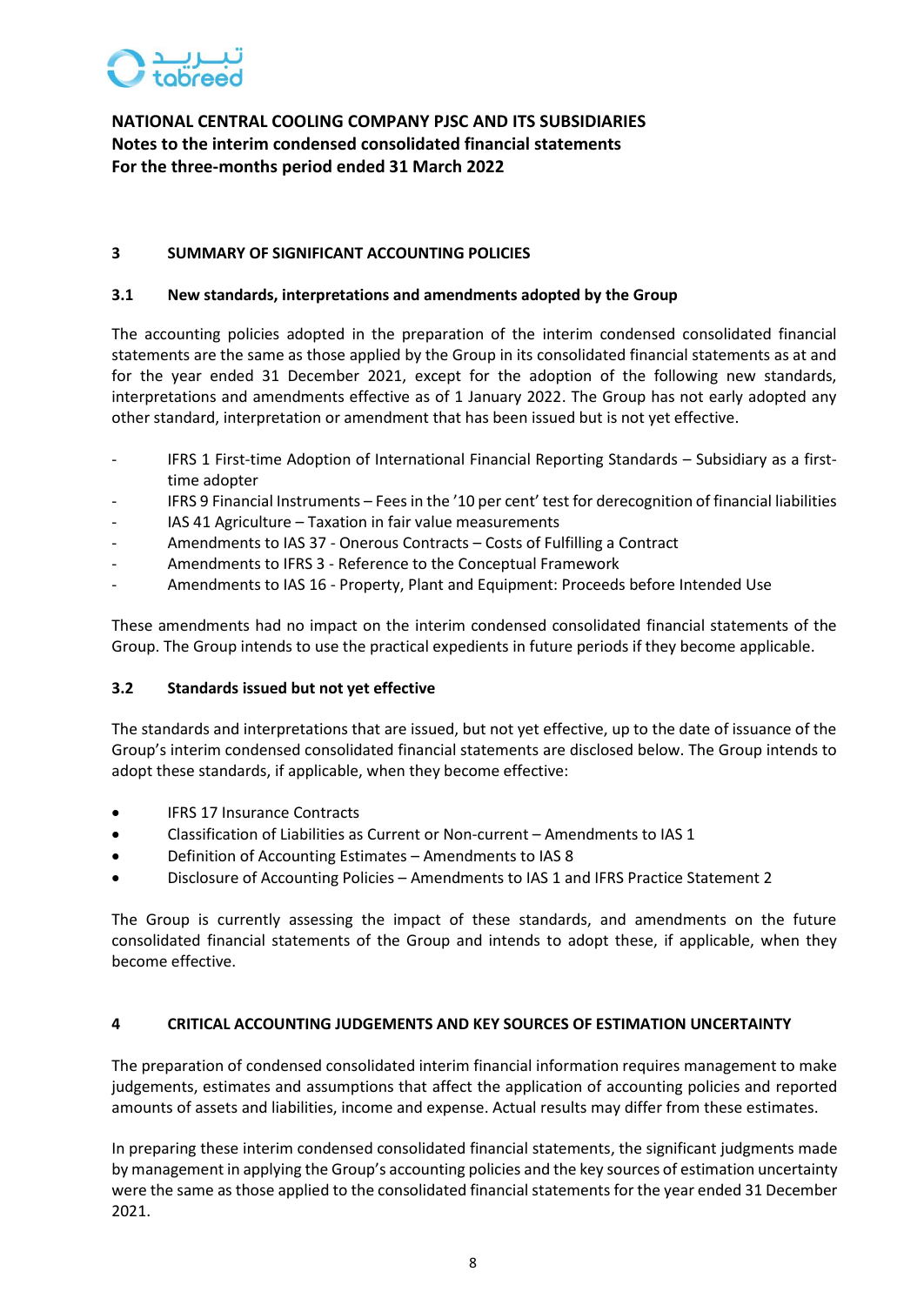

## **5 Revenue**

|                                                       | Three-months period ended<br>31 March (unaudited) |          |  |  |
|-------------------------------------------------------|---------------------------------------------------|----------|--|--|
|                                                       | 2022<br>2021                                      |          |  |  |
|                                                       | <b>AED '000</b>                                   | AED '000 |  |  |
| Revenue from supply of chilled water business segment | 405,739                                           | 339,134  |  |  |
| Revenue value chain business segment                  | 14,190                                            | 18,421   |  |  |
|                                                       | 419,929                                           | 357,555  |  |  |
| Timing of transfer of goods and services:             |                                                   |          |  |  |
| At a point in time                                    | 5,593                                             | 7,969    |  |  |
| Over time                                             | 414,336                                           | 349,586  |  |  |
|                                                       | 419,929                                           | 357,555  |  |  |
| <b>Geographical location:</b>                         |                                                   |          |  |  |
| Inside UAE                                            | 400,229                                           | 342,912  |  |  |
| <b>Outside UAE</b>                                    | 19,700                                            | 14,643   |  |  |
|                                                       | 419,929                                           | 357,555  |  |  |

### **6 SEGMENT INFORMATION**

For management purposes, the Group is organised into business units based on their products and services. The two reportable operating segments are as follows:

- The **Chilled Water** segment constructs, owns, assembles, installs, operates and maintains cooling and conditioning systems. In addition, the segment distributes and sells chilled water for use in district cooling systems.
- The **Value Chain Business**segment is engaged in various ancillary activities relating to the Group's chilled water business. These services consist of manufacturing of preinsulated systems of pipes and fittings for applications involving the transport and distribution of hot and cold fluids, design and supervision of mechanical and electrical systems and its installations in buildings and specialized facilities.

Segment performance is evaluated based on operating profit or loss and is measured consistently with the Group's operating profit or loss in the condensed consolidated interim financial information.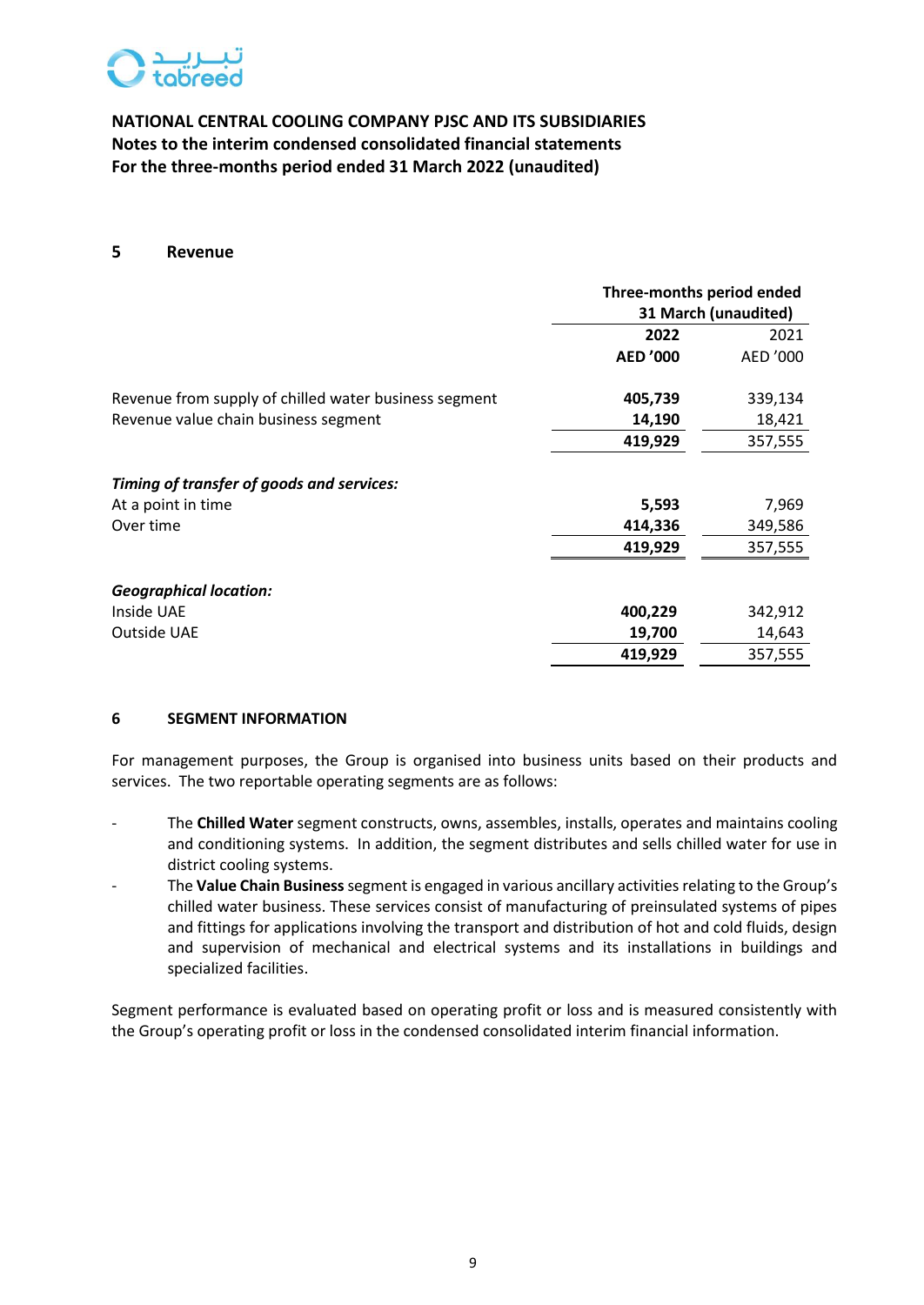# تب رید<br>C tobreed

# **NATIONAL CENTRAL COOLING COMPANY PJSC AND ITS SUBSIDIARIES Notes to the interim condensed consolidated financial statements For the three-months period ended 31 March 2022**

# **6 SEGMENT INFORMATION** (continued)

|                                                        |                | Three-months period ended 31 March 2022 (unaudited) |                     |                |           |             | Three-months period ended 31 March 2021 (unaudited) |            |
|--------------------------------------------------------|----------------|-----------------------------------------------------|---------------------|----------------|-----------|-------------|-----------------------------------------------------|------------|
|                                                        | Chilled        | Value chain                                         |                     |                | Chilled   | Value chain |                                                     |            |
|                                                        | water          | business                                            | <b>Eliminations</b> | Total          | water     | business    | Eliminations                                        | Total      |
|                                                        | <b>AED'000</b> | <b>AED'000</b>                                      | <b>AED'000</b>      | <b>AED'000</b> | AED'000   | AED'000     | AED'000                                             | AED'000    |
| Revenue                                                |                |                                                     |                     |                |           |             |                                                     |            |
| External revenue                                       | 405,739        | 14,190                                              |                     | 419,929        | 339,134   | 18,421      |                                                     | 357,555    |
| Inter-segment revenue                                  |                | 8,022                                               | (8,022)             |                |           | 7,477       | (7, 477)                                            |            |
| <b>Total revenue</b>                                   | 405,739        | 22,212                                              | (8,022)             | 419,929        | 339,134   | 25,898      | (7, 477)                                            | 357,555    |
| Direct costs                                           | (196, 703)     | (12,726)                                            | 3,270               | (206, 159)     | (155,899) | (14,989)    | 1,307                                               | (169, 581) |
| <b>Gross profit</b>                                    | 209,036        | 9,486                                               | (4, 752)            | 213,770        | 183,235   | 10,909      | (6, 170)                                            | 187,974    |
| Administrative and other expenses                      | (56, 525)      | (6,682)                                             | 3,117               | (60,090)       | (49, 839) | (7,169)     | 3,603                                               | (53, 405)  |
| <b>Operating profit</b>                                | 152,511        | 2,804                                               | (1,635)             | 153,680        | 133,396   | 3,740       | (2, 567)                                            | 134,569    |
| Finance costs                                          | (72, 398)      | (83)                                                |                     | (72, 481)      | (61, 975) | (224)       |                                                     | (62, 199)  |
| Finance income                                         | 1,292          | 19                                                  |                     | 1,311          | 925       |             |                                                     | 925        |
| Other gains and losses, net                            | 306            |                                                     |                     | 306            | (2,426)   |             |                                                     | (2, 426)   |
| Share of results of associates and joint ventures, net | 10,505         |                                                     |                     | 10,505         | 12,385    |             |                                                     | 12,385     |
| Profit from continuing operations                      | 92,216         | 2,740                                               | (1,635)             | 93,321         | 82,305    | 3,516       | (2, 567)                                            | 83,254     |
| Profit from discontinued operations                    |                |                                                     |                     |                | 6,969     |             |                                                     | 6,969      |
| Profit for the period                                  | 92,216         | 2,740                                               | (1,635)             | 93,321         | 89,274    | 3,516       | (2, 567)                                            | 90,223     |

Inter-segment revenues and expenses are eliminated on consolidation.

|                          | 31 March 2022 (unaudited)              |                                        |                         |                          | 31 December 2021 (Audited)      |                         |
|--------------------------|----------------------------------------|----------------------------------------|-------------------------|--------------------------|---------------------------------|-------------------------|
|                          | <b>Chilled water</b><br><b>AED'000</b> | Value chain business<br><b>AED'000</b> | Total<br><b>AED'000</b> | Chilled water<br>AED'000 | Value chain business<br>AED'000 | <b>Total</b><br>AED'000 |
| <b>Total assets</b>      | 14,942,674                             | 152,710                                | 15,095,384              | 14,673,625               | 159.702                         | 14,833,327              |
| <b>Total liabilities</b> | 8,501,977                              | 94,173                                 | 8,596,150               | 8,306,227                | 80,704                          | 8,386,931               |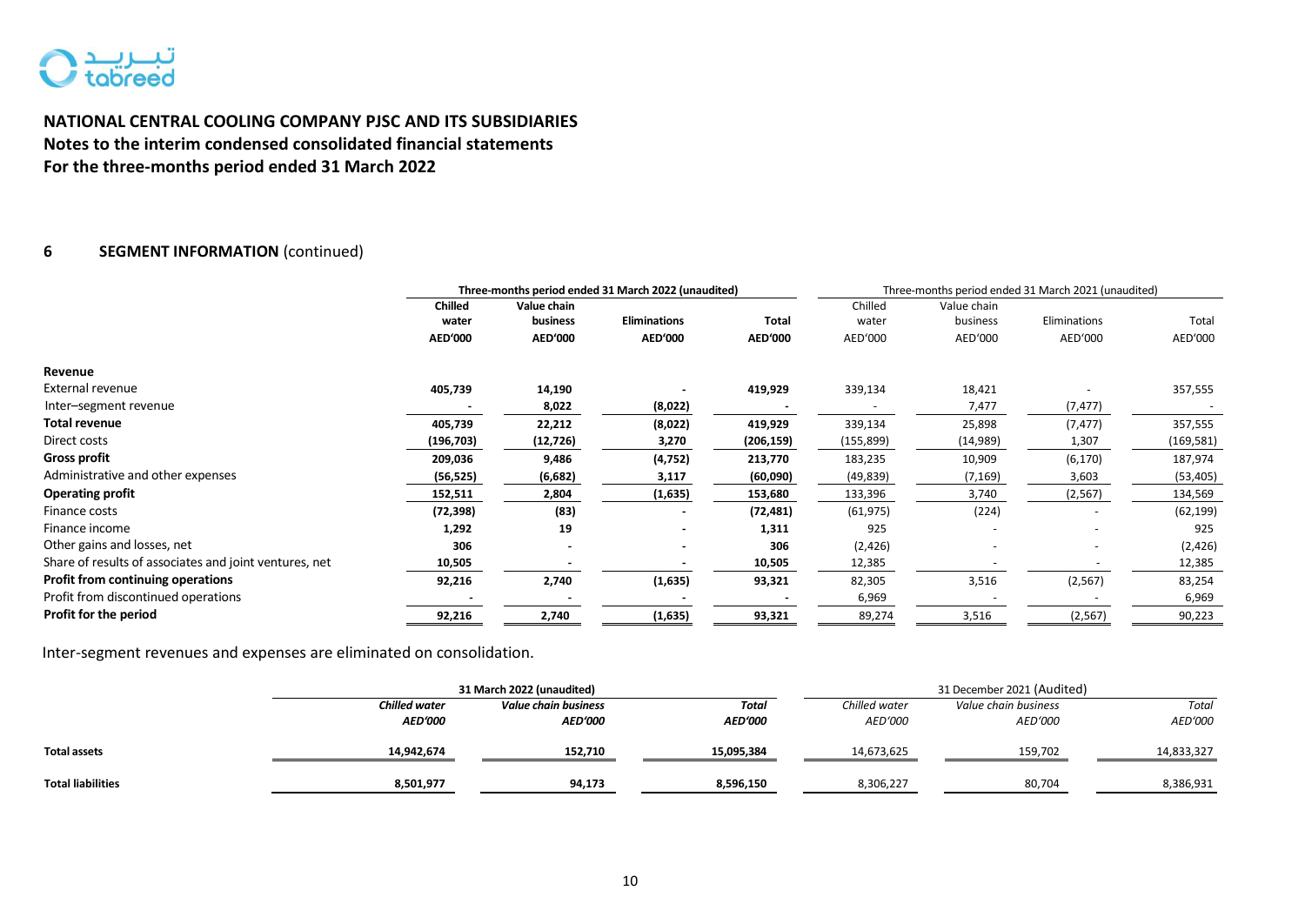

# **7 BASIC AND DILUTED EARNINGS PER SHARE ATTRIBUTABLE TO EQUITY HOLDERS OF THE PARENT**

Basic earnings per share are calculated by dividing the profit for the period attributed to the equity holders of the parent by the weighted average number of shares in issue throughout the period as follows:

|                                                                                                        | 31 March<br>2022 | 31 March<br>2021 |
|--------------------------------------------------------------------------------------------------------|------------------|------------------|
|                                                                                                        | (Unaudited)      | (Unaudited)      |
| Profit attributable to the equity holders of the parent (AED '000)                                     |                  |                  |
| From continuing operations<br>$\qquad \qquad -$                                                        | 88,211           | 78,567           |
| From discontinued operations<br>$\qquad \qquad -$                                                      |                  | 6,969            |
|                                                                                                        | 88,211           | 85,536           |
| Weighted average number of shares (excluding treasury<br>shares) outstanding during the period ('000)* | 2,841,965        | 2,841,965        |
| Basic earnings per share from continuing operations (AED)                                              | 0.031            | 0.028            |
| Basic earnings per share from discontinued operations (AED)                                            |                  | 0.002            |
| Total basic earnings per share (AED)                                                                   | 0.031            | 0.030            |

The Company does not have any instruments which would have a dilutive impact on earnings per share. Therefore, basic and diluted earnings per share are same for the period ended 31 March 2022 and 2021.

\*The basic and diluted earnings per share for the period ended 31 March 2022 and 2021 have been adjusted to reflect the issuance of 69,386,375 bonus shares in March 2022 (note 18).

# **8 ACQUISITION OF COOLING PLANT**

Effective 23 January 2022, the Group acquired a district cooling plant from a real estate developer in Oman for a total consideration of 65.4 million. The net assets recognised are based on provisional accounting. The Group will finalise the assessment before the end of 2022.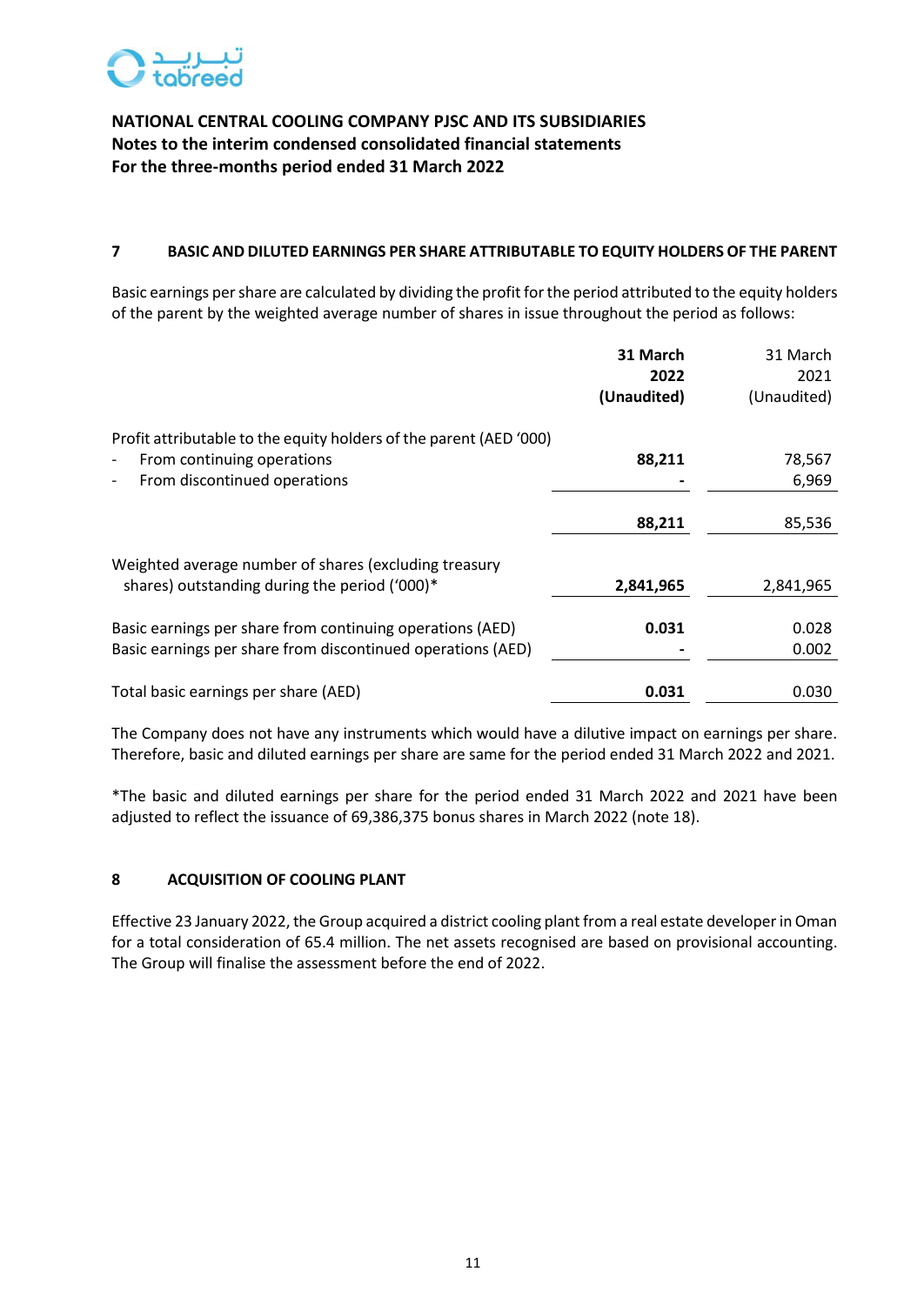

# **9 PROPERTY, PLANT AND EQUIPMENT**

|                                        | 31 March        | 31 December |
|----------------------------------------|-----------------|-------------|
|                                        | 2022            | 2021        |
|                                        | <b>AED '000</b> | AED '000    |
|                                        | (Unaudited)     | (Audited)   |
| At beginning of the period / year      | 4,812,702       | 4,437,282   |
| <b>Additions</b>                       | 2,614           | 20,003      |
| Acquisition of cooling plant / through |                 |             |
| business combination (note 8)          | 65,348          | 265,651     |
| Transfer from Capital work in progress |                 | 278,145     |
| Depreciation expense                   | (49, 377)       | (188, 379)  |
| At end of the period / year            | 4,831,287       | 4,812,702   |

# **10 FINANCE LEASE RECEIVABLES**

Movement in the finance lease receivables during the period / year is as follows:

|                                                      | 31 March       | 31 December |
|------------------------------------------------------|----------------|-------------|
|                                                      | 2022           | 2021        |
|                                                      | <b>AED'000</b> | AED '000    |
|                                                      | (Unaudited)    | (Audited)   |
| At the beginning of the period / year                | 3,012,278      | 3,108,650   |
| Finance lease income                                 | 55,937         | 227,062     |
| Variable lease payment CPI indexation                | 724            | (37,073)    |
| Total finance lease income                           | 56,661         | 189,989     |
| Initial recognition of new finance lease receivables |                | 40,469      |
| Lease rentals received                               | (84, 231)      | (326, 830)  |
| At the end of the period / year                      | 2,984,708      | 3,012,278   |

Disclosed in the interim condensed consolidated statement of financial position as follows:

| 31 March                 | 31 December |
|--------------------------|-------------|
| 2022                     | 2021        |
| <b>AED '000</b>          | AED '000    |
| (Unaudited)              | (Audited)   |
| 321,707<br>Current       | 323,588     |
| 2,663,001<br>Non-current | 2,688,690   |
| 2,984,708                | 3,012,278   |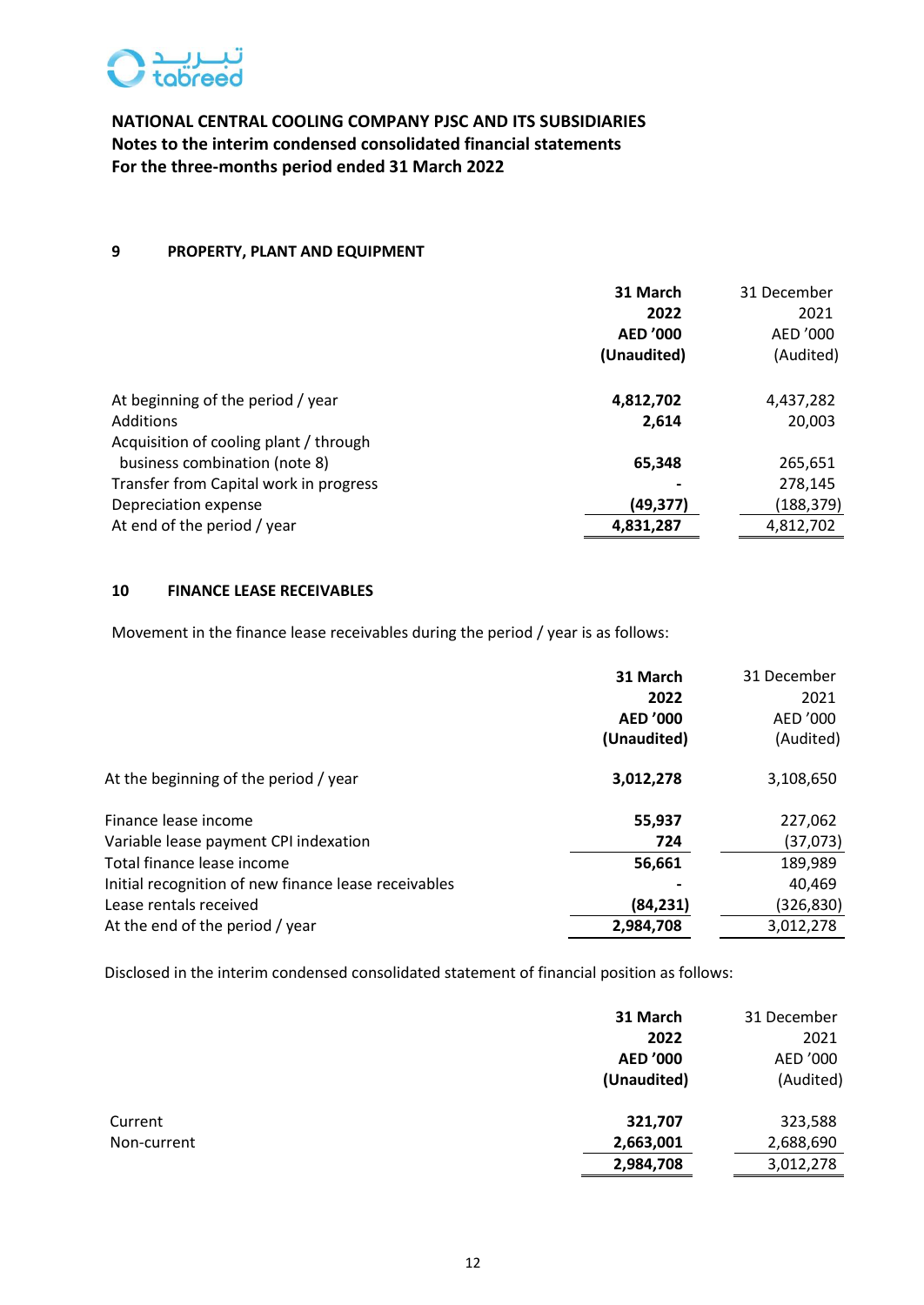

# **11 CASH AND CASH EQUIVALENTS**

For the purposes of the interim condensed consolidated statement of cash flows, cash and cash equivalents include cash on hand and in banks. Cash and cash equivalents at the end of the reporting period as shown in the interim condensed consolidated statement of cash flows can be reconciled to the related items in the interim condensed consolidated statement of financial position as follows:

|                           | 31 March        | 31 December |
|---------------------------|-----------------|-------------|
|                           | 2022            | 2021        |
|                           | <b>AED '000</b> | AED '000    |
|                           | (Unaudited)     | (Audited)   |
| Cash on hand              | 836             | 1,191       |
| <b>Bank balances</b>      | 553,332         | 353,026     |
| <b>Bank deposits</b>      | 924,845         | 843,056     |
| Cash and cash equivalents | 1,479,013       | 1,197,273   |

Geographical concentration of cash and cash equivalents is as follows:

|             | 31 March        | 31 December |
|-------------|-----------------|-------------|
|             | 2022            | 2021        |
|             | <b>AED '000</b> | AED '000    |
|             | (Unaudited)     | (Audited)   |
| Within UAE  | 1,446,156       | 1,166,399   |
| Outside UAE | 32,857          | 30,874      |
|             | 1,479,013       | 1,197,273   |

### **12 INTEREST BEARING LOANS AND BORROWINGS**

|             | Effective        | 31 March        | 31 December |
|-------------|------------------|-----------------|-------------|
|             | interest rate    | 2022            | 2021        |
|             |                  | <b>AED '000</b> | AED '000    |
|             |                  | (Unaudited)     | (Audited)   |
| Term loan 1 | $LIBOR + margin$ | 1,875,871       | 1,873,755   |
| Term loan 2 | $LIBOR + margin$ | 334,721         | 334,297     |
| Term loan 3 | $EIBOR + margin$ | 140,767         | 146,474     |
| Term loan 4 | 5.75%            | 112,341         | 115,067     |
| Term loan 5 | $EIBOR + margin$ | 59,584          | 60,455      |
|             |                  | 2,523,284       | 2,530,048   |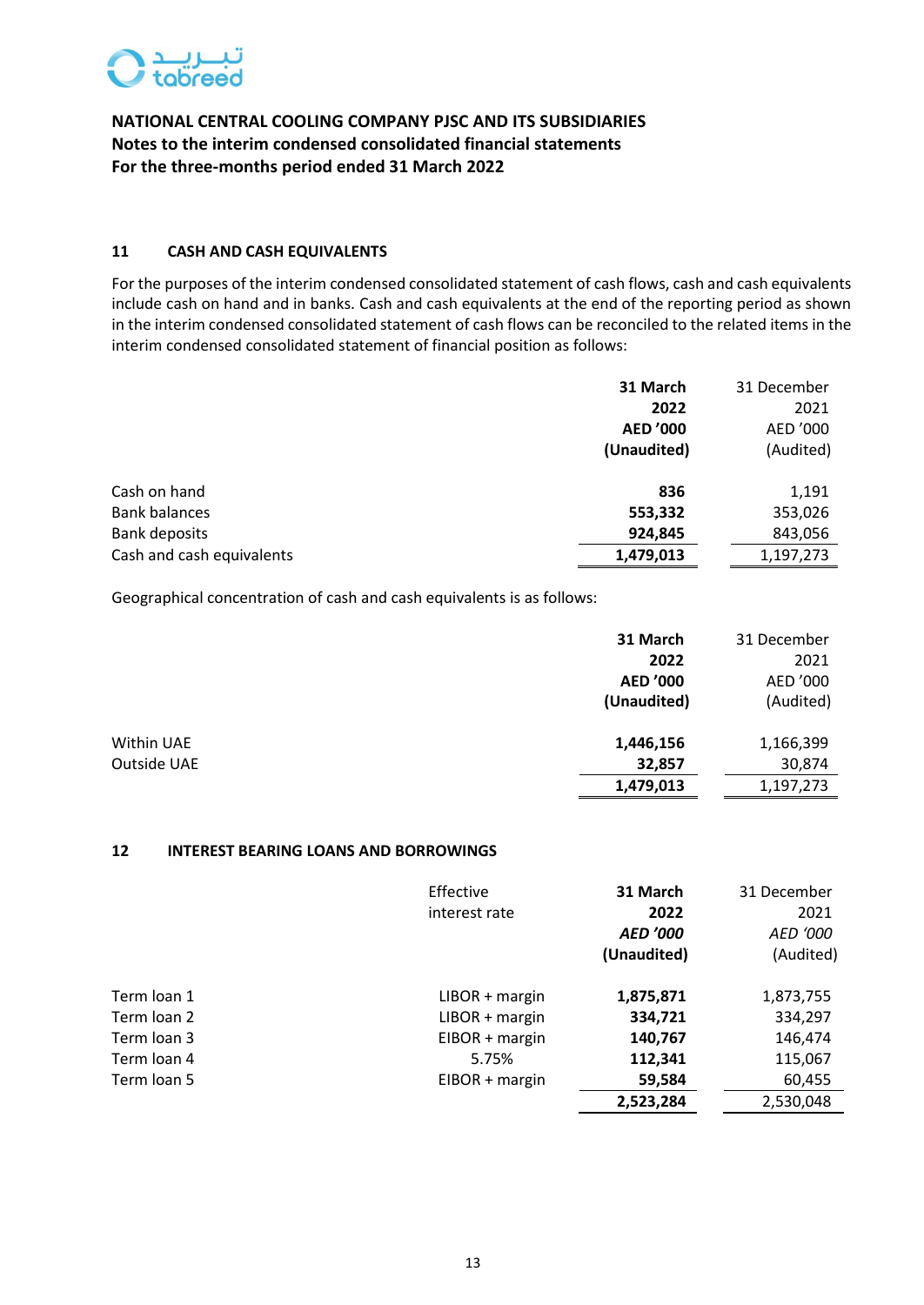

# **12 INTEREST BEARING LOANS AND BORROWINGS** (continued)

Interest bearing loans and borrowings are disclosed in the interim condensed consolidated statement of financial position as follows:

|                     | 31 March        | 31 December |
|---------------------|-----------------|-------------|
|                     | 2022            | 2021        |
|                     | <b>AED '000</b> | AED '000    |
|                     | (Unaudited)     | (Audited)   |
| Current portion     | 34,081          | 35,014      |
| Non-current portion | 2,489,203       | 2,495,034   |
|                     | 2,523,284       | 2,530,048   |

Movement in the interest bearing loans and borrowing during the period / year is as follows:

|                                       | 31 March        | 31 December |
|---------------------------------------|-----------------|-------------|
|                                       | 2022            | 2021        |
|                                       | <b>AED '000</b> | AED '000    |
|                                       | (Unaudited)     | (Audited)   |
| <b>Movement</b>                       |                 |             |
| At the beginning of the period / year | 2,530,048       | 2,156,407   |
| Additions during the period / year    |                 | 391,716     |
| Repayments during the period / year   | (9, 456)        | (27, 800)   |
| Transaction cost - amortised          | 2,692           | 9,725       |
| At the end of the period / year       | 2,523,284       | 2,530,048   |
|                                       |                 |             |

Included in the interest bearing loans and borrowing is an amount of AED 39.1 million (31 December 2021: AED 41.8 million) of unamortised transaction cost.

## **13 ISLAMIC FINANCING ARRANGEMENT**

|                                    | Effective<br>interest rate | 31 March<br>2022<br><b>AED '000</b><br>(unaudited) | 31 December<br>2021<br>AED '000<br>(audited) |
|------------------------------------|----------------------------|----------------------------------------------------|----------------------------------------------|
| Islamic financing arrangement - I  | $LIBOR + margin$           | 633,705                                            | 632,990                                      |
| Islamic financing arrangement - II | $LIBOR + margin$           | 308,974                                            | 308,422                                      |
|                                    |                            | 942,679                                            | 941,412                                      |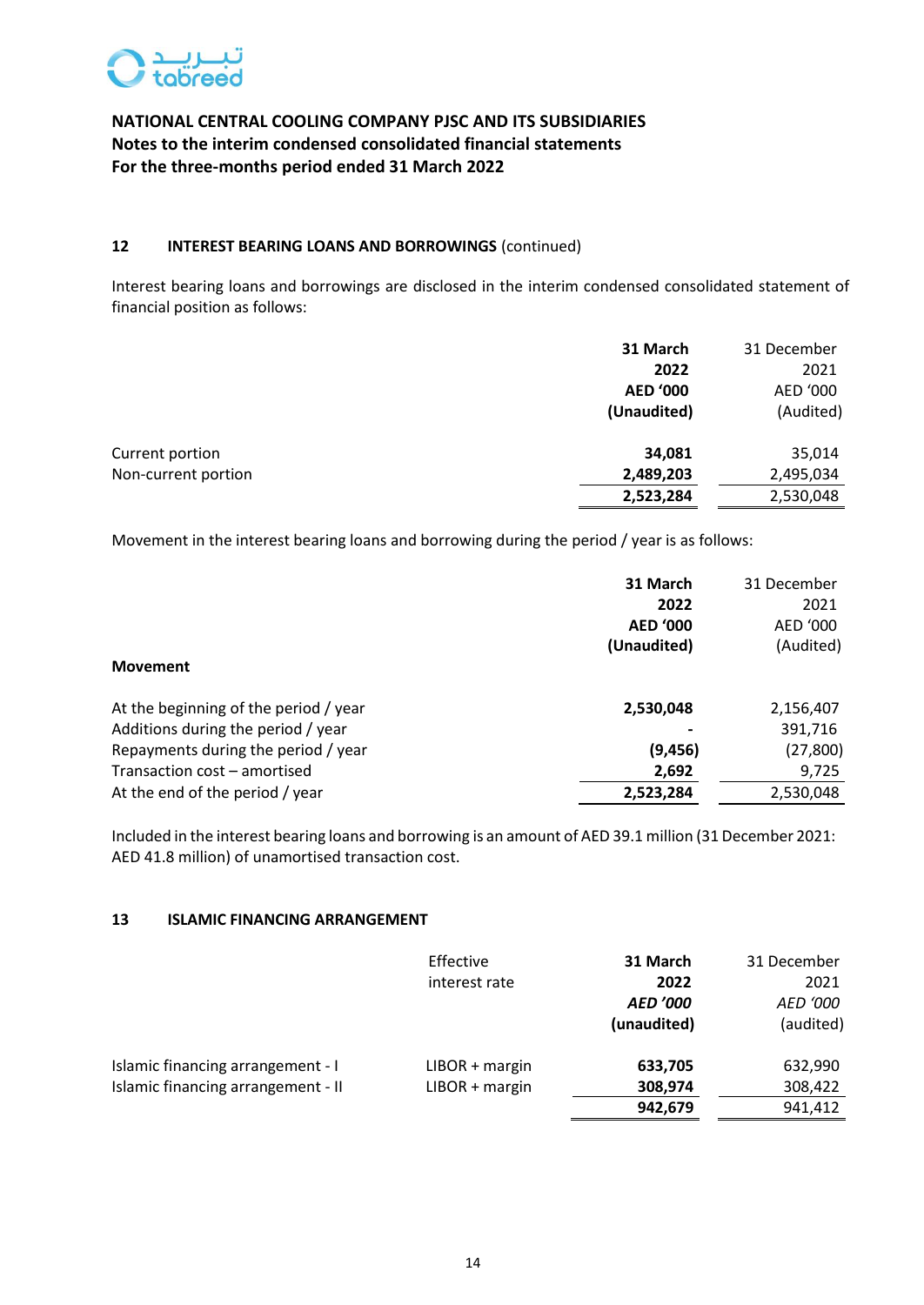

# **13 ISLAMIC FINANCING ARRANGEMENT** (continued)

Islamic financing arrangement are disclosed in the condensed consolidated interim statement of financial position as follows:

|                     | 31 March        | 31 December |
|---------------------|-----------------|-------------|
|                     | 2022            | 2021        |
|                     | <b>AED '000</b> | AED '000    |
|                     | (Unaudited)     | (Audited)   |
| Current portion     | 8,418           | 8,418       |
| Non-current portion | 934,261         | 932,994     |
|                     | 942,679         | 941,412     |

Included in the Islamic financing arrangement is an amount of AED 19.4 million (31 December 2021: AED 20.7 million) of unamortised transaction cost*.*

### **14 NON-CONVERTIBLE BONDS AND SUKUK**

|                            | 31 March        | 31 December |
|----------------------------|-----------------|-------------|
|                            | 2022            | 2021        |
|                            | <b>AED '000</b> | AED '000    |
|                            | (Unaudited)     | (Audited)   |
| Non-convertible Bonds (i)  | 1,812,872       | 1,811,894   |
| Non-convertible Sukuk (ii) | 1,831,497       | 1,831,186   |
|                            | 3,644,369       | 3,643,080   |

### *(i) Non-convertible Bonds*

In 2020, the Group issued 7-year investment grade Bonds of US\$ 500 million which is listed on the London Stock Exchange. The Bonds carry coupon rate of 2.5% payable semi-annually. The Bonds are repayable on 31 October 2027. The proceeds of the Bonds were utilised to repay the previous Term Loan and to fund the growth.

The Bonds are stated net of discount and transaction costs incurred in connection with the Bonds issuance, amounting to AED 23.6 million, which are amortised to the interim condensed consolidated statement of profit or loss over the repayment period of the Bonds using effective interest rate method.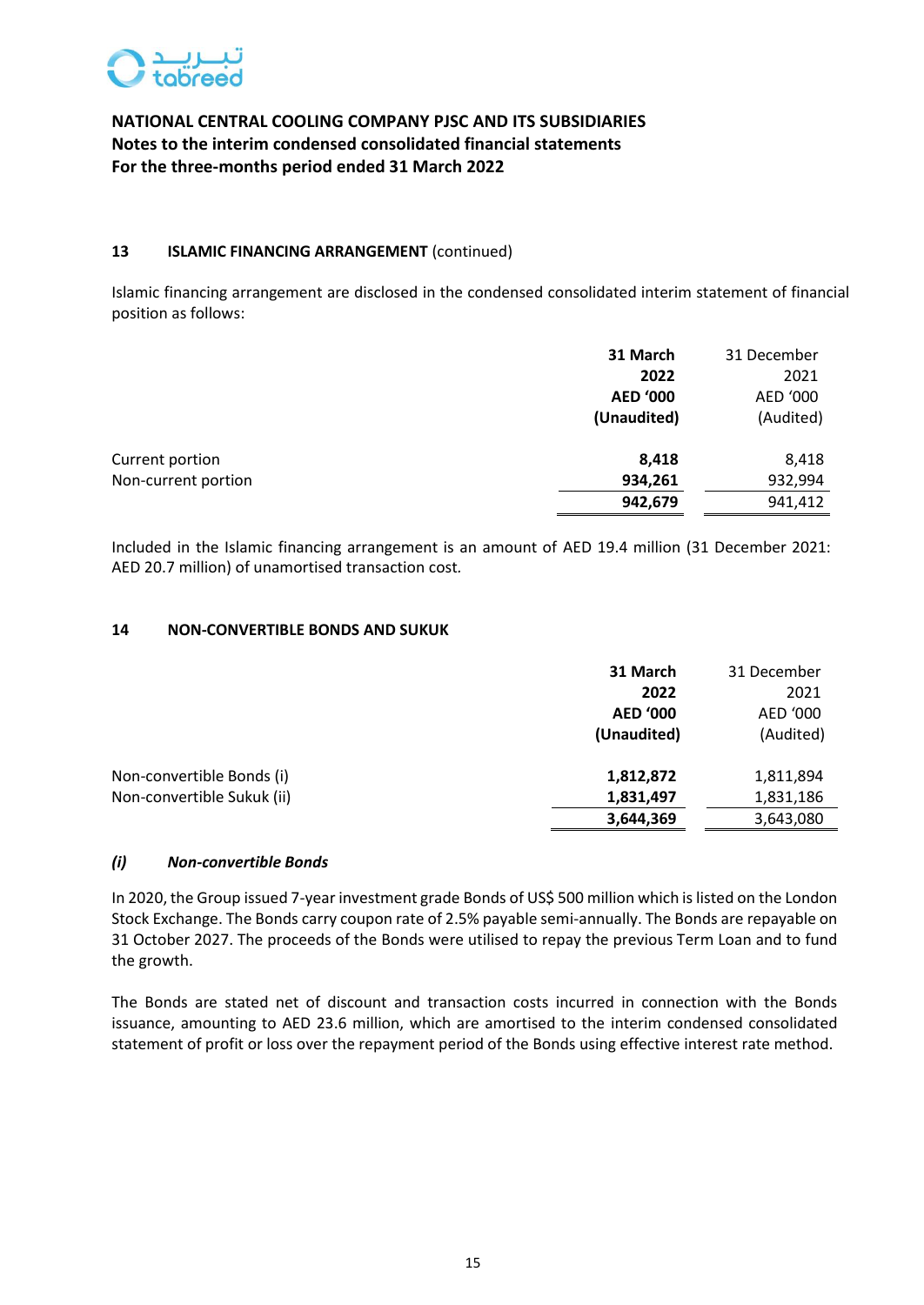

# **14 NON-CONVERTIBLE BONDS AND SUKUK** (continued)

### *(ii) Non-convertible Sukuk*

In 2018, the Group issued 7-year investment grade Islamic Bonds (Sukuk) of US\$ 500 million which are listed on the London Stock Exchange. The Sukuk carries a profit rate of 5.5% payable semi-annually. The Sukuk is repayable on 31 October 2025.

The Sukuk is stated net of discount and transaction costs incurred in connection with the arrangements, amounting to AED 4.5 million, which are amortised to the interim condensed consolidated statement of profit or loss over the repayment period of the Sukuk using effective interest rate method.

#### **15 FINANCE COSTS**

|                                                  | Three-months period ended<br>31 March (unaudited) |          |
|--------------------------------------------------|---------------------------------------------------|----------|
|                                                  | 2022                                              | 2021     |
|                                                  | <b>AED '000</b>                                   | AED '000 |
| Interest on interest bearing loans and borrowing | 19,867                                            | 14,058   |
| Interest on bonds                                | 11,489                                            | 11,489   |
| Profit on sukuk                                  | 25,306                                            | 25,306   |
| Profit on Islamic financing arrangement          | 6,682                                             | 2,991    |
| Amortization                                     | 4,358                                             | 4,295    |
| Finance charges on lease liabilities             | 3,295                                             | 3,578    |
| <b>Others</b>                                    | 1,484                                             | 482      |
|                                                  | 72,481                                            | 62,199   |

#### **16 COMMITMENTS AND CONTINGENCIES**

#### *Capital commitments*

The authorised capital expenditure contracted as at 31 March 2022 but not provided for amounted to AED 321 million (31 December 2021: AED 195 million) and relates to capital work in progress.

#### *Contingencies*

|                             | At 31 March     | At 31 December |
|-----------------------------|-----------------|----------------|
|                             | 2022            | 2021           |
|                             | <b>AED '000</b> | AED '000       |
|                             | (Unaudited)     | (Audited)      |
| Performance guarantees      | 97,708          | 96,508         |
| Advance payment guarantees  | 633             | 633            |
| <b>Financial guarantees</b> | 50              | 50             |
|                             | 98,391          | 97,191         |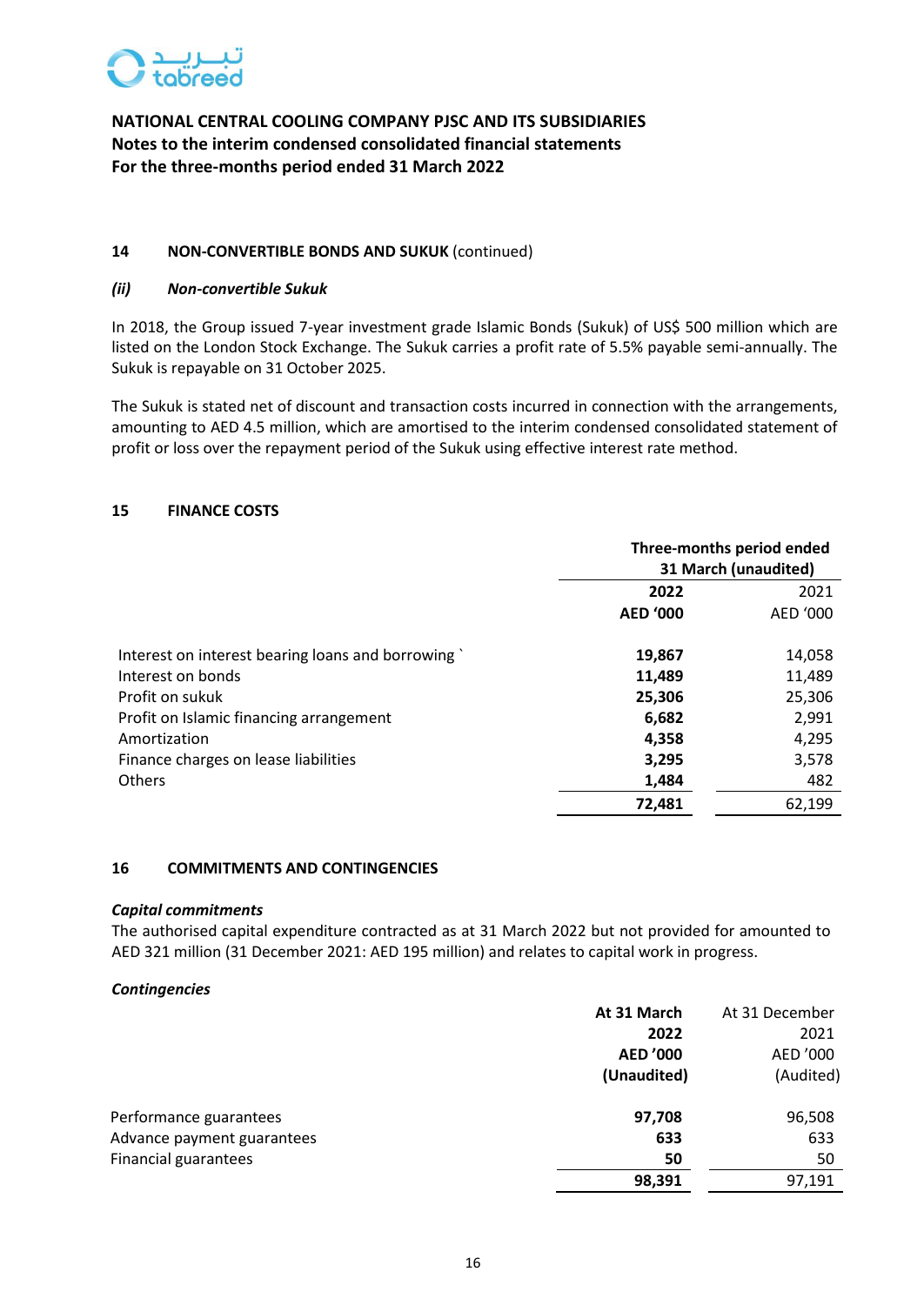

## **17 RELATED PARTY TRANSACTIONS AND BALANCES**

Related parties represent associated companies, joint ventures, majority shareholder, directors, key management personnel of the Group and entities controlled, jointly controlled or significantly influenced by such parties. Pricing policies and terms of these transactions are approved by the Group's management.

Transactions with related parties included in the condensed consolidated interim statement of profit or loss are as follows:

|                                          | Three-months period ended |                 |          |                           |
|------------------------------------------|---------------------------|-----------------|----------|---------------------------|
|                                          | 31 March 2022 (unaudited) |                 |          | 31 March 2021 (unaudited) |
|                                          | Revenue                   | Direct costs    | Revenue  | Direct costs              |
|                                          | <b>AED '000</b>           | <b>AED '000</b> | AED '000 | AED '000                  |
| Associated companies                     | 2,833                     | 14,885          | 4,533    | 15,670                    |
| Joint Venture                            |                           |                 | 1,216    |                           |
| Non-controlling interest<br>shareholders | 52,095                    |                 | 43,098   |                           |

Balances with related parties included in the condensed consolidated interim statement of financial position are as follows:

|                                       | 31 March 2022 (unaudited) |                        |  |
|---------------------------------------|---------------------------|------------------------|--|
|                                       | <b>Trade and other</b>    | <b>Trade and other</b> |  |
|                                       | receivables               | payables               |  |
|                                       | <b>AED '000</b>           | <b>AED '000</b>        |  |
| Associated companies                  | 11.224                    | 36,909                 |  |
| Non-controlling interest shareholders | 45,184                    |                        |  |
|                                       | 56,408                    | 36,909                 |  |

|                                       |                 | 31 December 2021 (audited) |  |  |
|---------------------------------------|-----------------|----------------------------|--|--|
|                                       | Trade and other | Trade and other            |  |  |
|                                       | receivables     | payables                   |  |  |
|                                       | AED '000        | AED '000                   |  |  |
| Associated companies                  | 9,666           | 26,189                     |  |  |
| Non-controlling interest shareholders | 47,857          |                            |  |  |
|                                       | 57,523          | 26,189                     |  |  |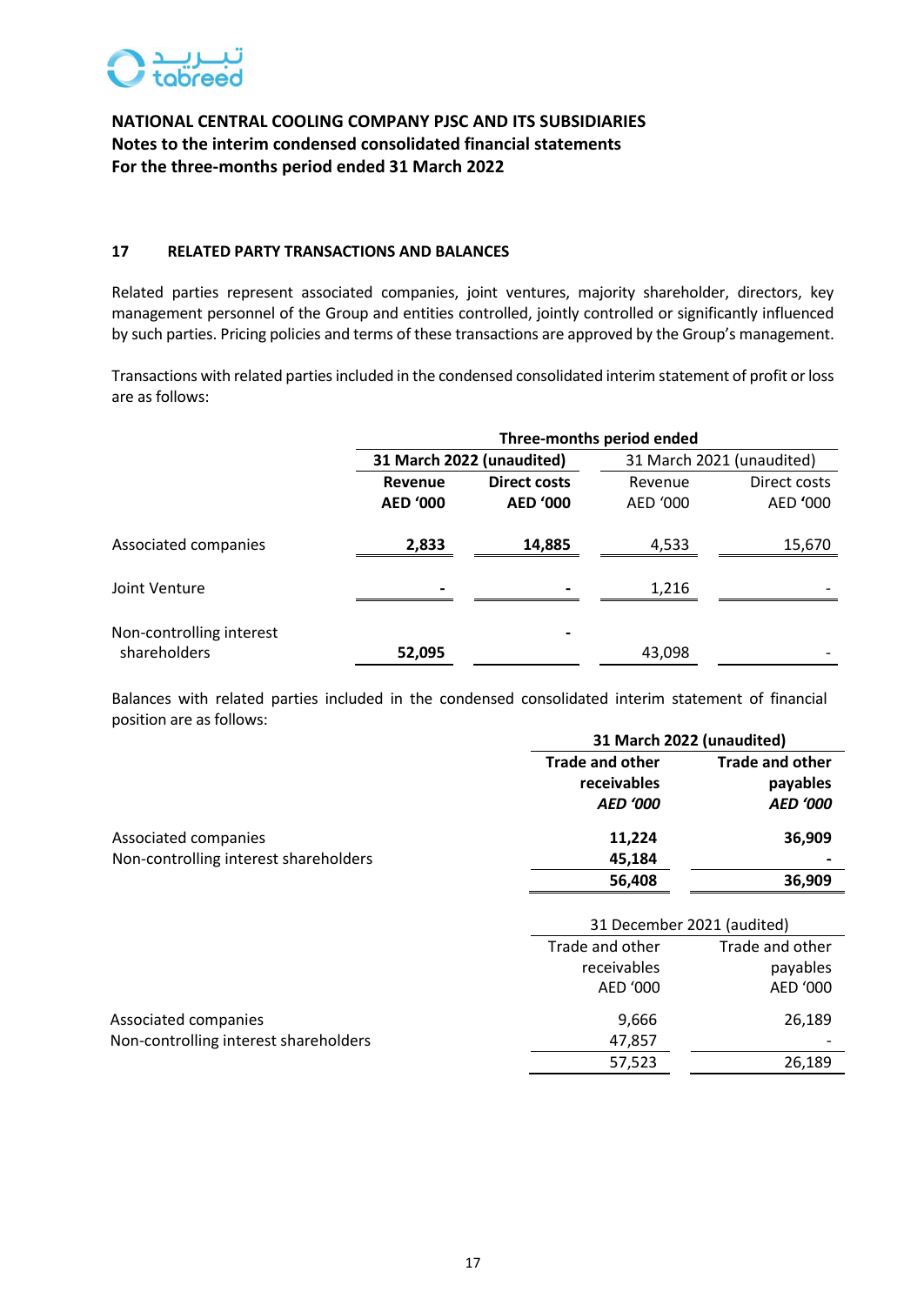

# **17 RELATED PARTY TRANSACTIONS AND BALANCES** (continued)

#### **Compensation of key management personnel**

The remuneration of key management personnel during the period was as follows:

|                                    | Three-months period ended 31 March |             |  |
|------------------------------------|------------------------------------|-------------|--|
|                                    | 2022                               | 2021        |  |
|                                    | <b>AED'000</b>                     | AED'000     |  |
|                                    | (Unaudited)                        | (Unaudited) |  |
| Short-term benefits                | 2,407                              | 2,381       |  |
| Employees' end of service benefits | 42                                 | 42          |  |
|                                    | 2,449                              | 2,423       |  |
| Number of key management personnel | 5                                  |             |  |

### **18 DIVIDENDS AND BOARD REMUNERATION**

In 2022, the Board of Directors proposed the distribution of cash dividends of 6.0 fils per share and bonus shares of 2.5% to the shareholders in respect of the fiscal year ended 31 December 2021. The shareholders at the Annual General Assembly Meeting held on 21 March 2022 approved the dividend and the bonus shares. Accordingly, the bonus shares of 69,386,375 were issued on 31 March 2022 and the dividend amounted to AED 166.3 million was paid on 4 April 2022.

In 2021, the Board of Directors proposed the distribution of cash dividends of 5.75 fils per share and bonus shares of 2.22% to the shareholders in respect of the fiscal year ended 31 December 2020. The shareholders at the Annual General Assembly Meeting held on 21 March 2021 approved the dividend and the bonus shares. Accordingly, the dividend amounted to AED 156.1 million and was paid in April 2021 and the bonus shares comprising 60,345,091 shares were issued in April 2021.

Furthermore, Board of Directors' remuneration of AED 8.6 million for the year ended 31 December 2021 was also approved at the Annual General Meeting held on 21 March 2022. Board remuneration of AED 7.1 million for the year ended 31 December 2020 was approved at the previous Annual General Meeting held on 21 March 2021.